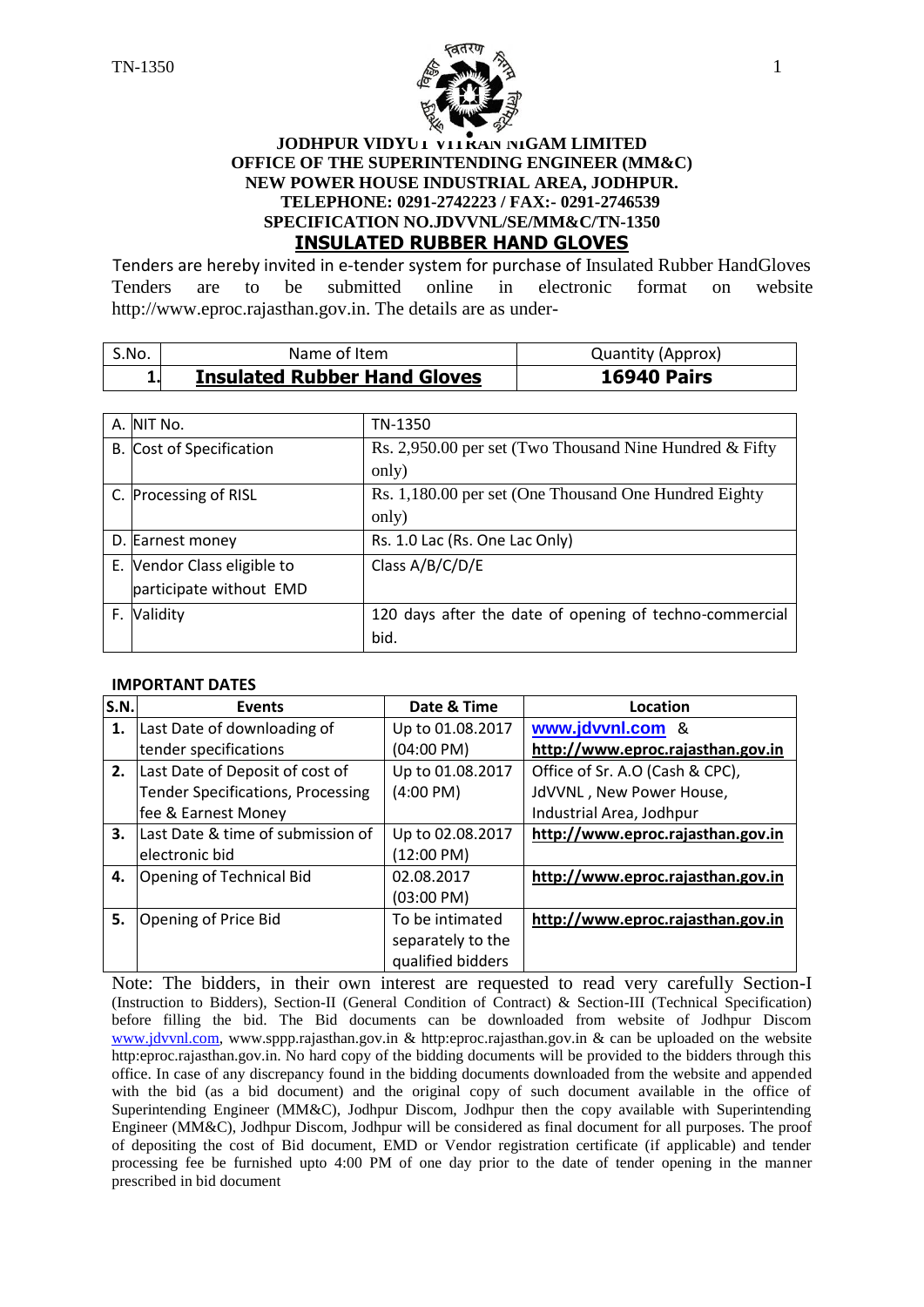#### **INDEX**

|                |                                                                                                                            | (For e-tendering)                                                                        |
|----------------|----------------------------------------------------------------------------------------------------------------------------|------------------------------------------------------------------------------------------|
| Section-I      | Instructions to bidders with addendum/<br>corrigendum                                                                      |                                                                                          |
| Section-II     | General Conditions of Contract with<br>addendum/corrigendum                                                                |                                                                                          |
| Section-III    | <b>Technical Specification</b>                                                                                             |                                                                                          |
| Schedule-I     | Schedule of Requirement                                                                                                    |                                                                                          |
| Schedule-III-A | Pre- Qualification Requirement (PQR)                                                                                       |                                                                                          |
| Schedule-IV    | Price Schedule (BOQ)                                                                                                       | To be uploaded on line on<br>website in BOQ                                              |
| Schedule-IV-A  | Details of tendered quantity, quantity<br>offered along with justification with<br>reference to qualification requirement. | The bidders is required to<br>justify quantity offered as<br>per qualifying requirement. |
| Schedule-V     | <b>Guaranteed Technical Particulars</b>                                                                                    |                                                                                          |
| Schedule-VI-A  | Technical<br>Departure/deviation<br>from<br>Specification                                                                  |                                                                                          |
| Schedule-VI-B  | Departure/deviation from<br>commercial<br>terms & conditions of the specification.                                         |                                                                                          |
| Schedule-VII   | Details of past supplies.                                                                                                  |                                                                                          |
| Schedule-VII A | C.A Certificate for quantity justification                                                                                 |                                                                                          |
| Schedule-VIII  | Delivery Schedule                                                                                                          |                                                                                          |
| Schedule-IX    | Details of equipment & technical hands<br>available with the firm.                                                         |                                                                                          |
| Schedule-X     | General particulars about the tender in<br>brief                                                                           |                                                                                          |

## **NOTE:**

1. The technical deviations including GTP and commercial deviations, if any, shall invariably be stated in Schedule-VI (A  $\&$  B) Departure from specifications attached with this specification. **Mentioning of such deviations elsewhere will not be considered. The standard printed conditions of sales and other if any attached with the tender will not be considered.**

2. The prices offered against this specification shall be FIRM.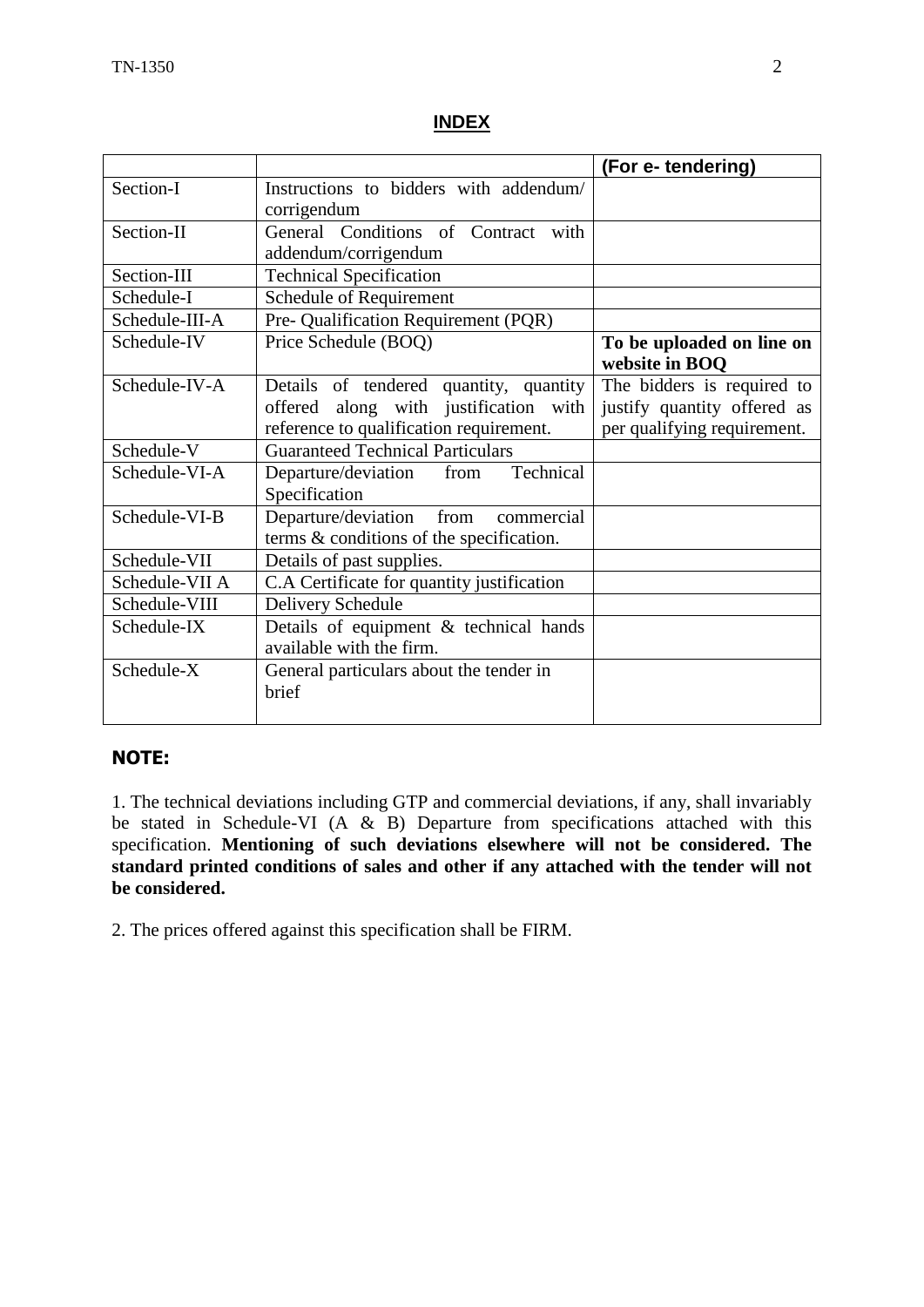# **SECTION-III**

# **TECHINICAL SPECIFICATION & SCHEDULE OF REQUIREMENT OF INSULATED RUBBER HAND GLOVES AGAINST TN - 1350**

# **1. SCOPE:**

This specification covers the design, manufacturing, testing at manufacturer's works before dispatch, supply and delivery of Insulated Rubber Hand Gloves at our Nigam stores.

# **2. SCHEDULE OF REQUIREMENT:**

| S.No<br>٠. | <b>PARTICULARS</b>                                                                                           | <b>QUANTITY REQUIRED</b> |
|------------|--------------------------------------------------------------------------------------------------------------|--------------------------|
|            | Insulated Rubber Hand Gloves tested up to<br>1.   10000 Volts & Working potential up to 1100<br><b>Volts</b> | <b>16940 pairs</b>       |

**Note: -**

**A. The quantity mentioned above are tentative and may be increased / decreased as per requirement while finalizing the tender.**

**B. The ordered quantity may be reduced, if during the mid term review it is found that no further procurement is required.**

## **3. STANDARDS FOR MATERIAL:**

- i. Insulated Rubber Hand Gloves shall be manufactured and tested up to 10000 Volts & Working potential up to 1100 Volts in accordance with the relevant standard.
- ii. Insulated Rubber Hand Gloves of superior quality are required for use in Rural / Urban areas of Jodhpur Discom for protection of serviceman and lineman from electric shock while working on energized lines and equipments.
- iii. Rubber hand gloves shall be of soft quality, seamless latex, shock proof and manufactured & tested in accordance with type two of IS: 4770 / 1991 with latest amendment are required.
- iv. Hand gloves shall be made from natural or synthetic rubber by dipping process.
- v. There should be no joints in the gloves.
- vi. Hand Gloves shall have a smooth surface and both inner & outer surfaces shall be free from visual defects like patches, blisters, porosity, embedded, foreign matter or other physical defects.
- vii. The hand gloves shall be of Cream colour only.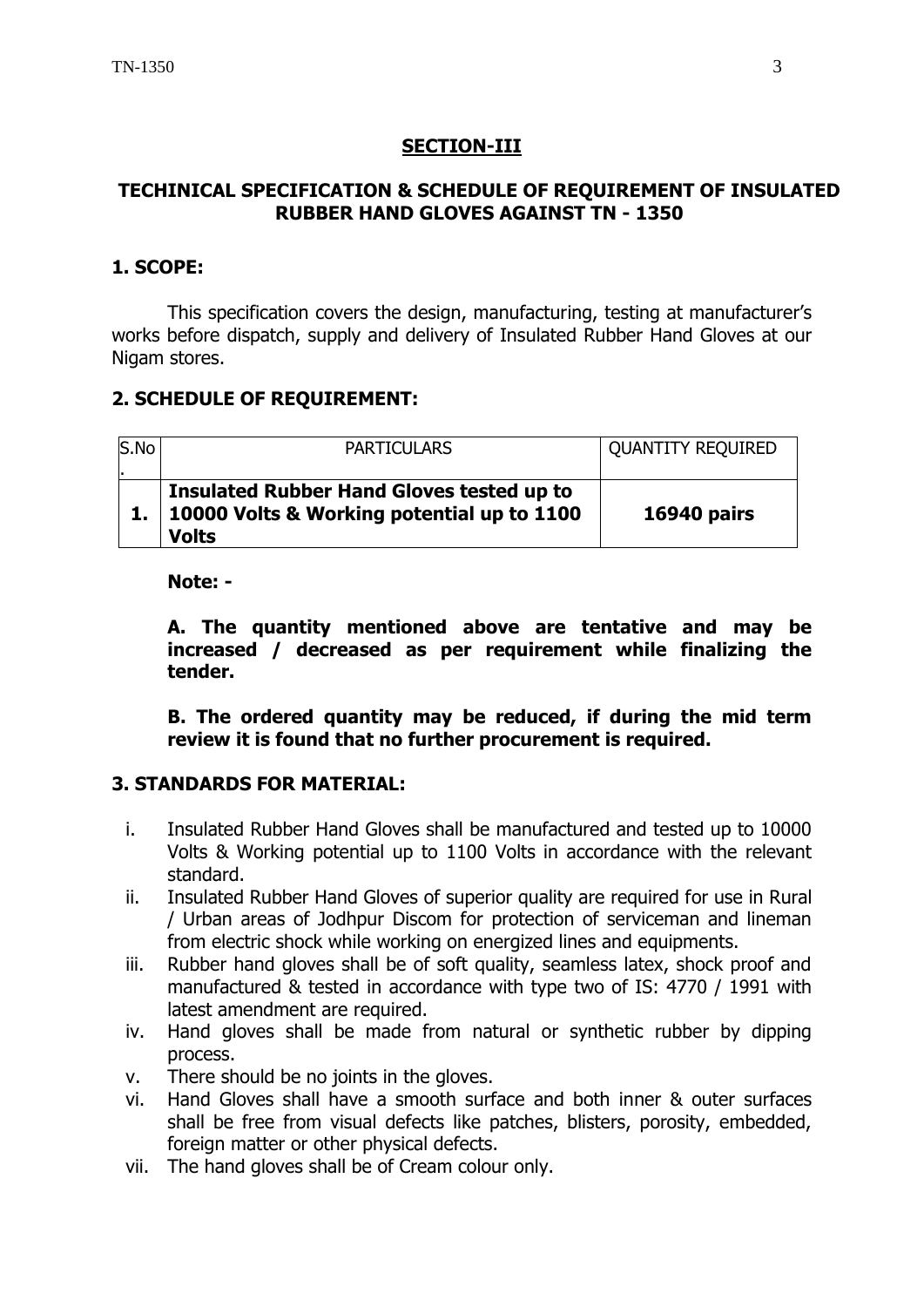- viii. The hand gloves shall be of gauntlet type and cuff edges shall be finished with a roll or rubber re-enforcing strip.
	- ix. The hand gloves shall be of curve finger type.

## **4. MARKING:**

Each Insulated Rubber Hand Gloves shall be marked with the following: -

- i. Size & type of gloves.
- ii. Maximum working potential (1100 V) followed by word "Working" in bracket.
- iii. Manufacturer's name or recognized trade mark, if any.
- iv. Month & Year of manufacture.
- v. TN 1350.
- vi. JDVVNL.
- vii. Confirming to ISS: 4770 / 1991.

Each hand glove shall be tested as per routine test of IS: 4770 (Latest amended) and mark "TESTED" shall be marked. The marking should be at the backside of the glove, shall be legible and permanent and shall not impair the quality of gloves.

## **5. PACKING:**

The packing should able to withstand rough handling during transit of material at various destinations. Each pair of hand gloves shall be suitably and properly packed in polythene bags. Any other mode of packing superior to above as per manufacturer's standard practice may also be agreed too. 100 – 150 pairs of hand gloves shall be packed in one wooden box / container or as per manufacturer's standard practice

#### **6. GUARANTEED TECHNICAL PARTICULARS:**

The tenderer shall furnish complete Guaranteed and other Technical Particulars of material offered by him as per Schedule- V.

#### **7. SAMPLES:**

**The bidder shall deposit 2 No. sample of tendered item, along with dimensional drawing indicating all dimensions and thickness along with Bid to ACOS, JdVVNL, Jodhpur under an intimation to this office i.e. purchaser.** The sample shall be checked thereafter for visual examination and checking / verification of dimensions, thickness etc. as per specification / GTP / Drawing at CTL.

The ACOS, Jodhpur Discom, Jodhpur shall accept the sample after getting written direction from the SE (MM&C), Jodhpur Discom, Jodhpur.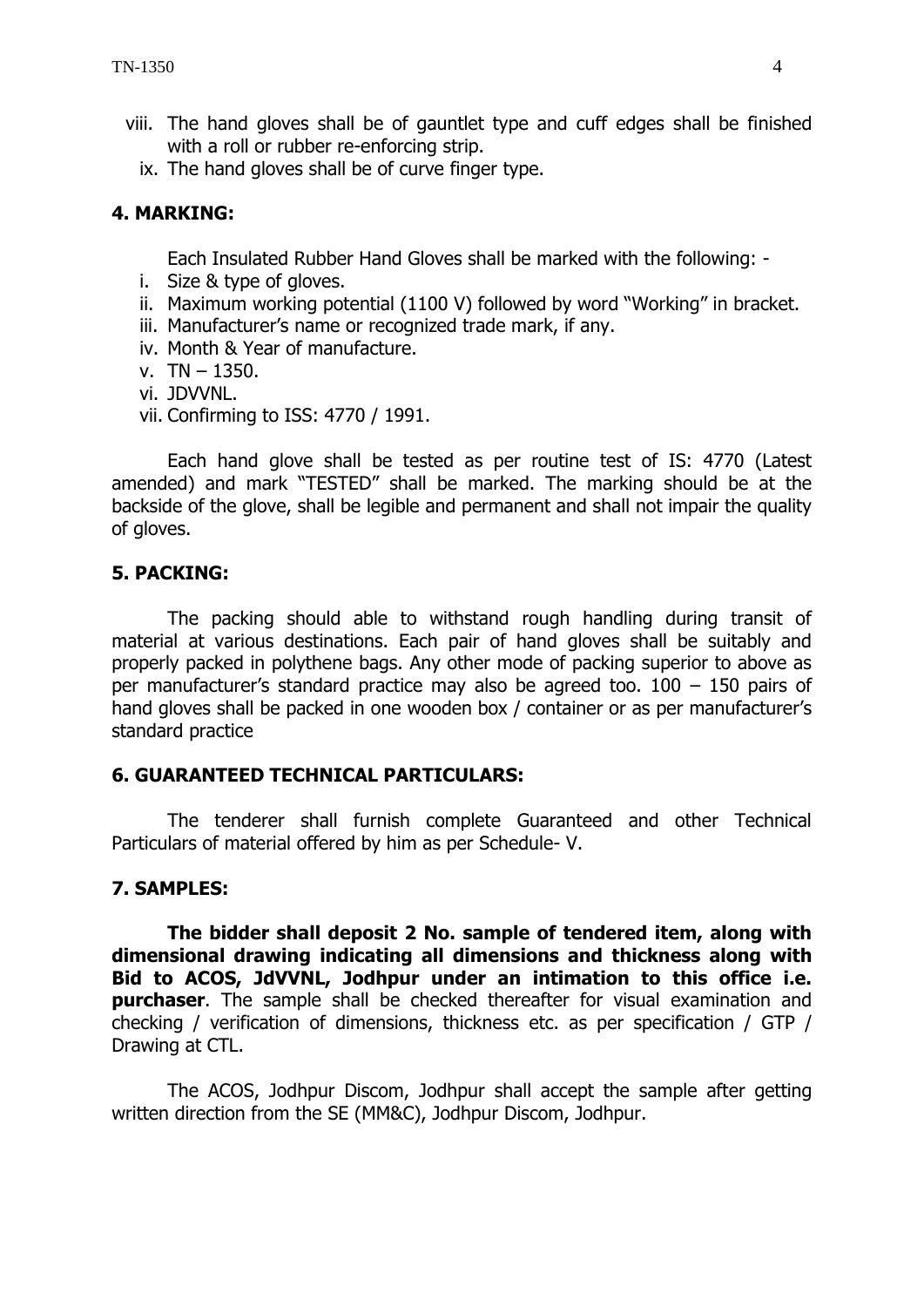## **8. TYPE TEST CERTIFICATES:**

Along with tender necessary type test certificates (not older than five years from date of opening of tender) from any CPRI/ERDA/NABL accredited test lab is required for offered material.

## **9. DELIVERY SCHEDULE**:

The maximum commencement period allowed shall be 30 days from the date of receipt of purchase order and entire ordered quantity shall be completed in **2 (Two)** month thereafter.

#### **10. INSPECTION & TESTING:**

Inspection & Testing shall be as per provision of IS: 4770 / 1991 with latest amendment / Guaranteed technical particulars of PO.

The supplier should satisfy themselves that the stores are in accordance with the terms of the contract and fully confirm to required specification by carrying out a thorough pre-inspection of each quota before tending the same for inspection to the Inspecting officer / Inspecting agency nominated by the purchaser. Such preinspection on the part of suppliers would minimize the chances of rejection in inspection.

The material shall be tested & inspected by an authorized Inspecting officer / Inspecting agency nominated by the purchaser before dispatch. Samples shall be drawn for Inspection / Testing as per provisions of relevant IS / Purchase Order. The purchaser reserves the right to get the material tested in any testing laboratory before dispatch.

#### **11. DEVIATION FROM SPECIFICATION:**

Should the tenderer wish to depart from specification in any respect, he should clearly state such departures indicating the reasons thereof. Unless deviation is approved in writing, the departmental specification will hold good and shall be binding on the supplier.

## **12. PRICE:**

The prices shall be quoted in Rs. per pair on F.O.R. destination basis in the manner detailed in schedule of Prices (Schedule-IV) indicating details of ex-works price, freight & Insurance charges and GST for delivery at our stores. The offers in which prices have not been quoted in prescribed manner are liable to rejection.

The prices are on FIRM basis. The tenders offered with prices on variable basis are likely to be ignored.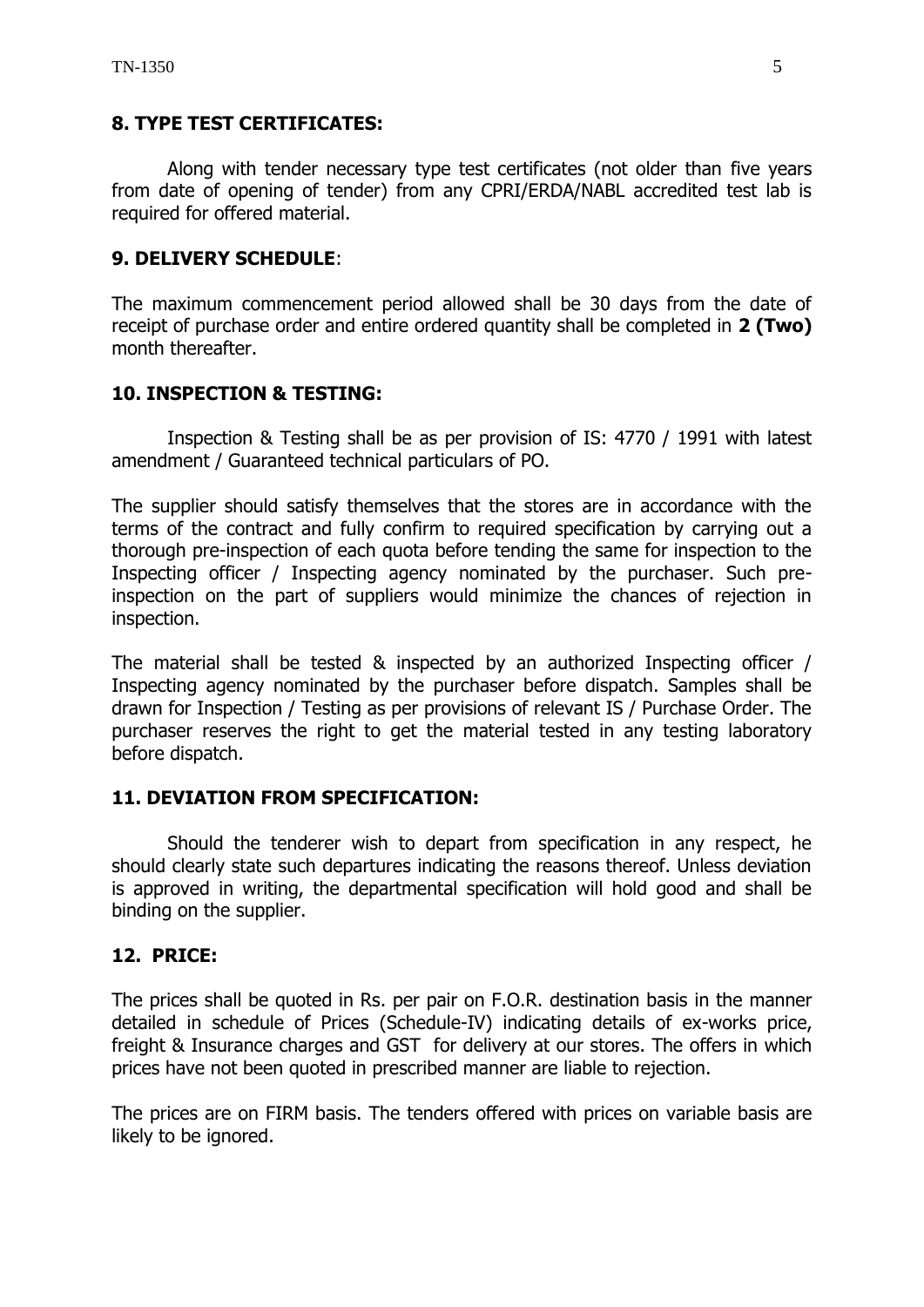#### **13. TENDERS:**

Tenderers shall furnish complete particulars of the material offered by them in regard to this specification and submit the same with their tender in single copy. Failure to do so or any incomplete entry therein may prevent a tender from being considered.

## **14. GENERAL**

The bidder should be manufacturer and/ or authorized distributor / sole selling agent/dealer of Insulated Rubber Hand Gloves. The tenders received without complete details required as per enclosed forms/schedules are liable to be rejected.

#### **15. PREFERENCE:**

The offers for standard make bearing ISI certification mark shall be preferred.

**16.** As GST act has been effected from 01.07.2017, therefore, BOQ has been prepared accordingly with applicability of GST. Further, old tax structure wherever appearing in ITB/GCC/Specification may be replaced by GST as per notification.

Further, GST registration number of Jodhpur Discom is 08AAACJ8578R1ZJ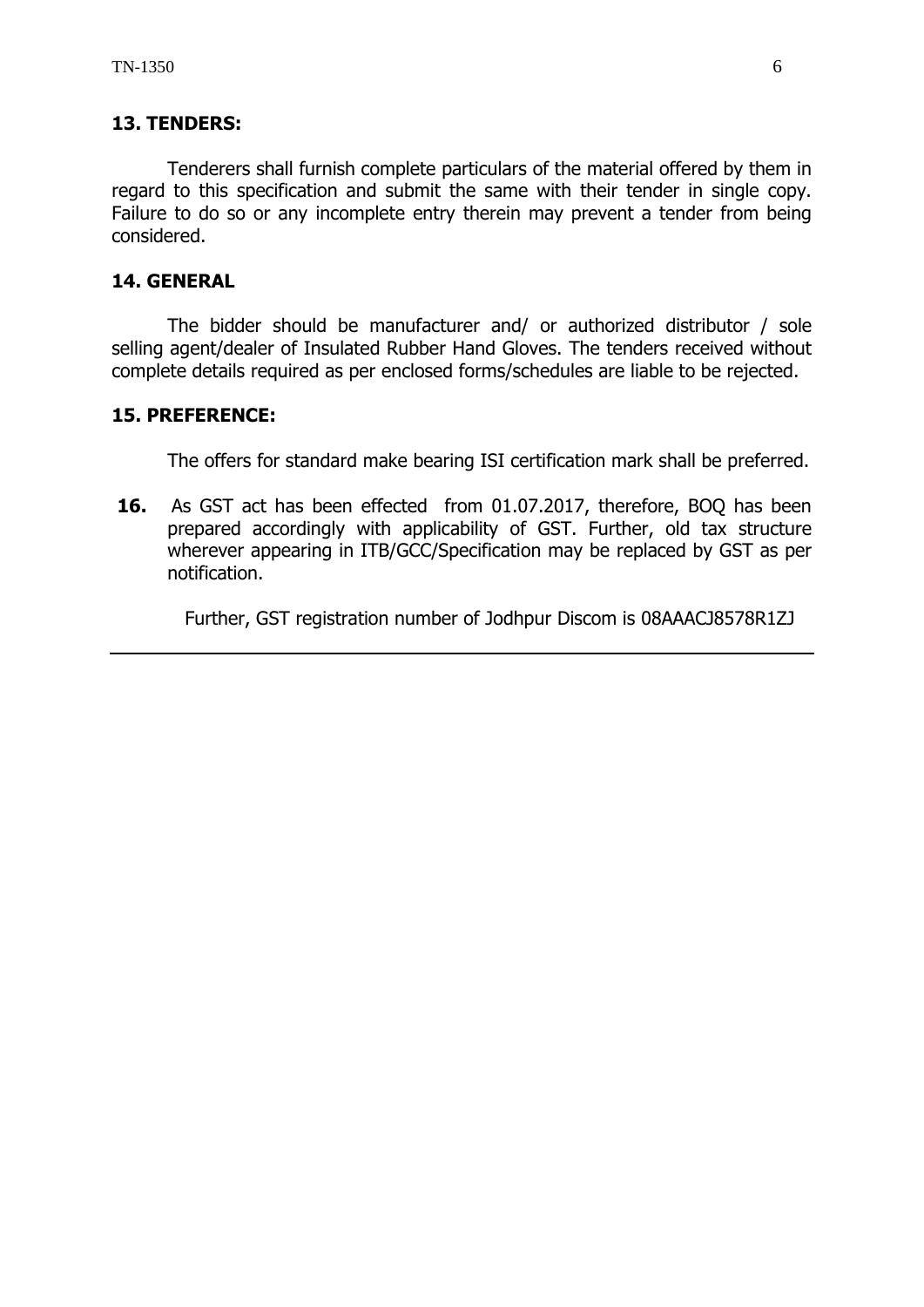# **SCHEDULE-I**

STATEMENT SHOWING THE REQUIREMENT OF INSULATED RUBBER HAND GLOVES AGAINST TN-1350

| S.No. | ITEM                                | Provisional<br>qty. in pairs. | Remarks |
|-------|-------------------------------------|-------------------------------|---------|
|       | <b>INSULATED RUBBER HAND GLOVES</b> | 16940                         |         |
|       | <b>Total</b>                        | 16940                         |         |

**Note:** The quantity indicated above is only provisional and the purchaser reserves the right to either revise the same or purchase any ratio in any number as per requirement at the time of deciding the tender.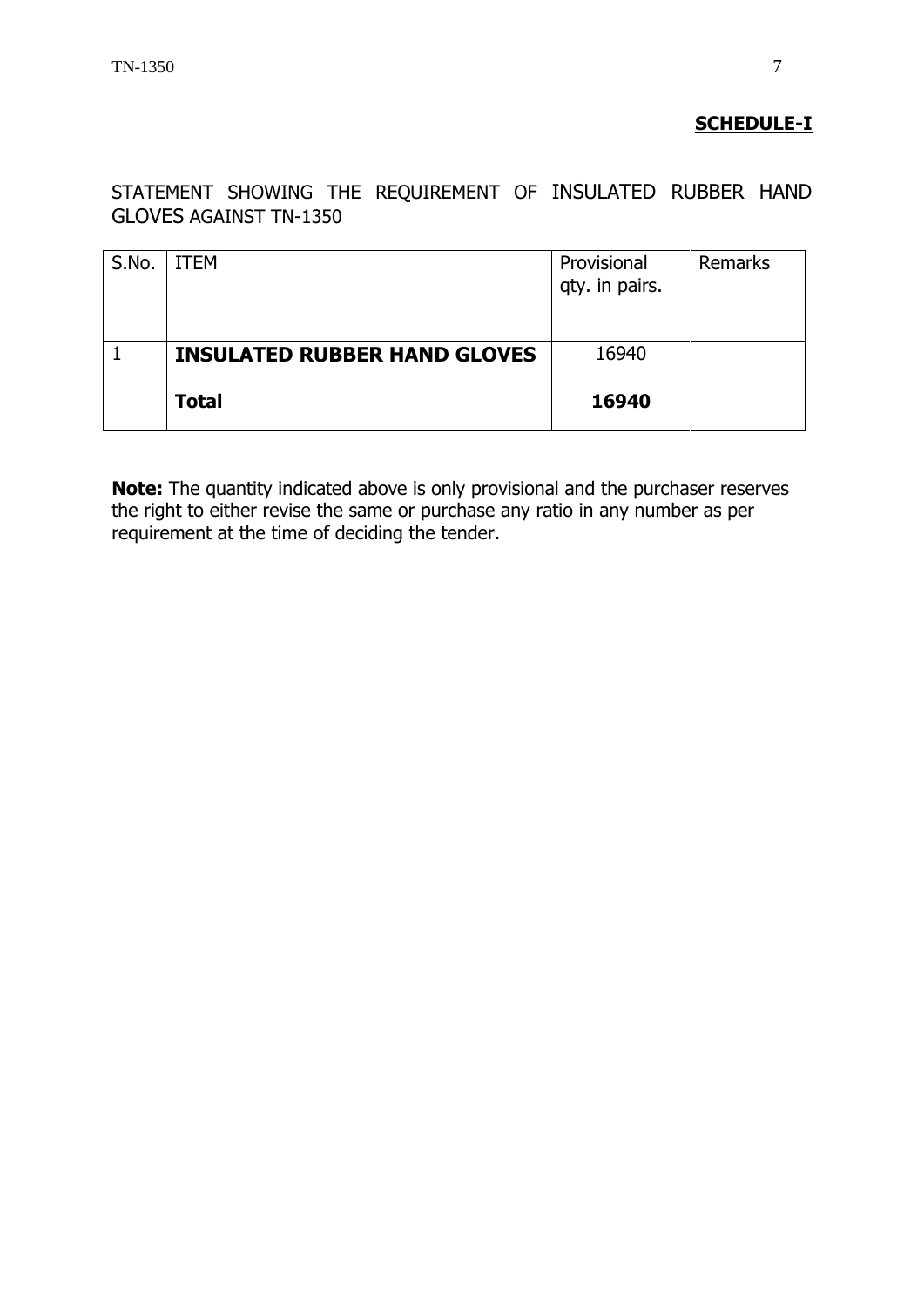#### **Schedule-III-A**

#### **QUALIFICATION REQUIREMENT**

The bidder should fulfill following qualifying requirements for successful participation in the tender along with relevant documentary evidence supporting each qualifying requirement without which the offer shall be considered non-responsive  $\&$ rejected.

#### 1.0 **STATUS OF BIDDER:-**

- a) The bidder should be manufacturer and/ or authorized distributor / sole selling agent/dealer of offered items.
- b) Old/ New suppliers:- Any bidder located within or outside the state of Rajasthan has participated for the first time in a particular Discom & meeting minimum qualification requirement and has supplied the tendered material/or of higher rating in other utility shall be treated as an old supplier. Rajasthan's firms although supplied in past but not meeting minimum quantity supplied criterion including altogether new units which have not supplied any quantity but having adequate & required manufacturing and testing facility and technical know-how of the tendered material shall be considered as new firms and would be eligible for trial order only. In case of supply made to the licensed power utility outside India, the C.A. certificate furnished by firm shall be considered.

#### 2.0 **PAST SUPPLY & PERFORMANCE CRITERIA**:-

The bidder shall meet both past supply and performance criteria as detailed below for opening of tenders:-

#### **2.01 PAST SUPPLY:-**

- 2.01.1 The bidder is required to quote for minimum **10%** of tendered quantity failing which their offer may be considered Non-Responsive.
- 2.01.2 The bidder should have designed, manufactured / fabricated, tested and supplied to utility / Discoms / Govt. Departments at least 2 X QQ (QQ being the quoted quantity) of similar item / higher rating of tendered material / equipment in last 3 financial years from the date of opening of technical-commercial bid.
- **Note:** Requirement of quantity manufactured, minimum quantity to be offered and amount of Bank Guarantee to be furnished in absence of test certificate shall be reduced to 25% for Rajasthan based units.
- 2.01.3 In support of fulfillment of the past supply criteria, the bidder shall furnish documentary evidence in the form of certificate from Chartered Accountant in the enclosed prescribed proforma only. This prescribed proforma should be furnished either in original or copy duly attested by Notary. The bidder shall also sign and affix seal on the C.A. Certificate. The certificate should have membership number with the name & address of the chartered accountant.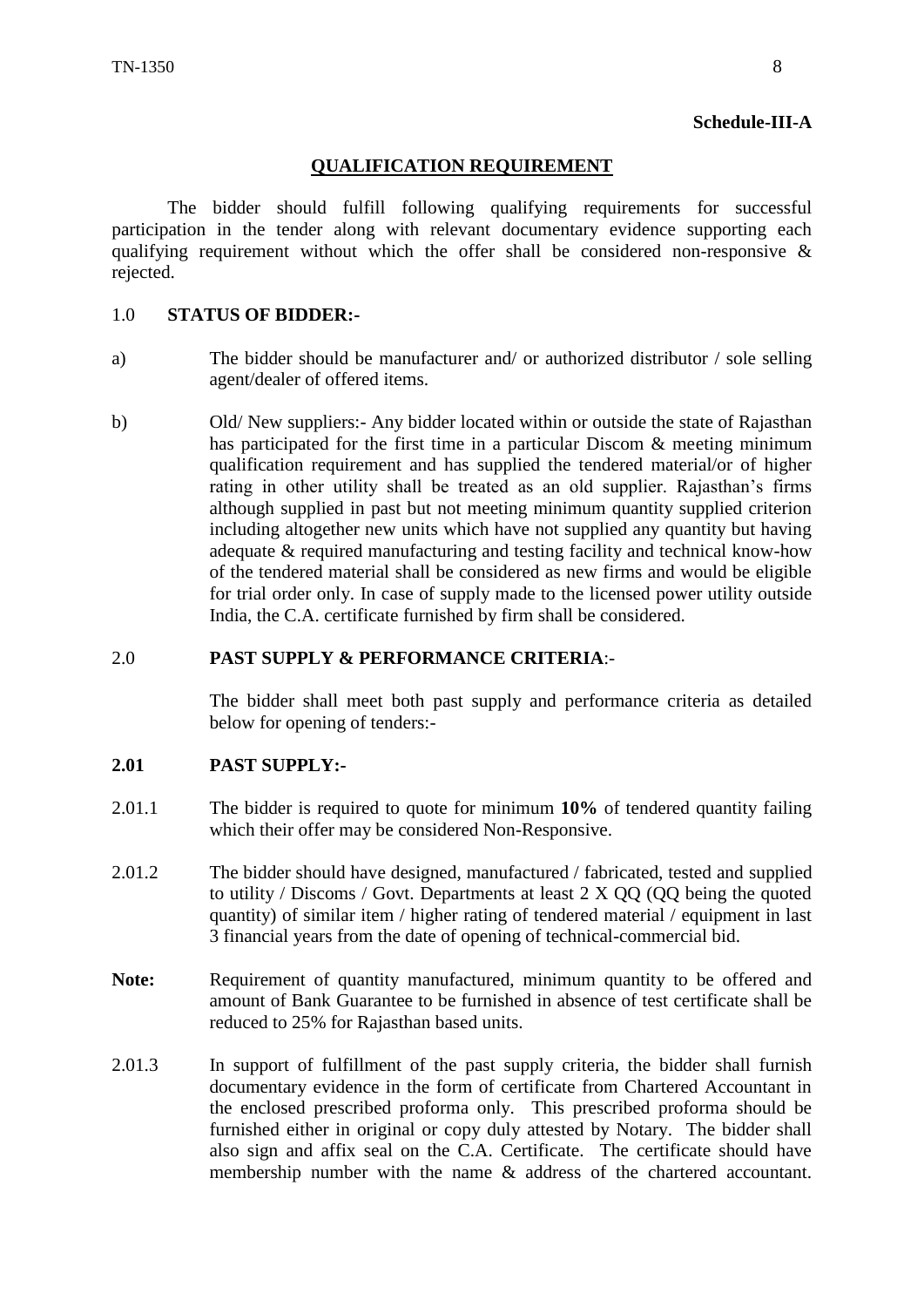Certificate should clearly indicate the quantity supplied, period of supply, voltage Class, Rating of the Transformer etc. in the format prescribed, any deviation to format or information diverted format, will not be considered and rejected.

Note:-The material supplied and accepted for same/higher rating for Turnkey projects to a licensed power utility/Govt. shall be considered for the purpose of evaluating criteria. The certificate given by C.A. shall indicate above quantity separately.

#### 2.02 **PERFORMANCE CRITERIA:-**

2.02.1 i) If a bidder has supplied up to 50% of ordered quantity in previous tender up to date of opening of subsequent tender and scheduled delivery period expired, the bid of such bidder will not be opened in the Discom for that item.

> ii) However, if the supplies have been completed for a quantity more than 50% but not completed up to date of opening of subsequent tender and scheduled delivery period expired, the quantity equal to the quantity pending in previous tender for that item shall be reduced from the subsequent tender quantity to be allocated to the bidder.

#### 3.0 **TYPE TEST CRITERIA:-**

3.01 The bidder shall furnish valid and authenticated type test certificates from a Govt. approved / Govt. recognized / NABL Accredited laboratory / ILAC i.e. International Laboratory Accredited Laboratory (in case of foreign laboratory) of similar rating and design of tendered material/ equipment. Such type test certificates should not be older than 5 years as on the date of bid opening. For this purpose date of conducting type test will be considered.

> The type test certificate by in house laboratory of tendering firm even if it is a Govt. approved / Govt. recognized / NABL accredited / ILAC accredited, shall not be accepted, in case of their own tender. This will not apply if tendering firm is Govt. company / public Sector undertaking.

- 3.02 The bidder should furnish documentary evidence in support of the laboratory whose type test have been furnished, that the said laboratory is a Govt. / a Govt. approved / a Govt. recognized / NABL accredited laboratory / ILAC accredited (in case of foreign laboratory).
- 3.03 The type test certificates shall be furnished either in original or copy duly attested by notary.
- 3.04 The bids of only those bidders shall be considered to be meeting the type test criteria who furnishes complete type test certificate with the bid as per above provision.

However, in the following cases the bid of the bidder may be considered meeting the type test criteria if the bidder furnishes an undertaking stating that valid type test certificate from a Govt. / Govt. approved / Govt. recognized /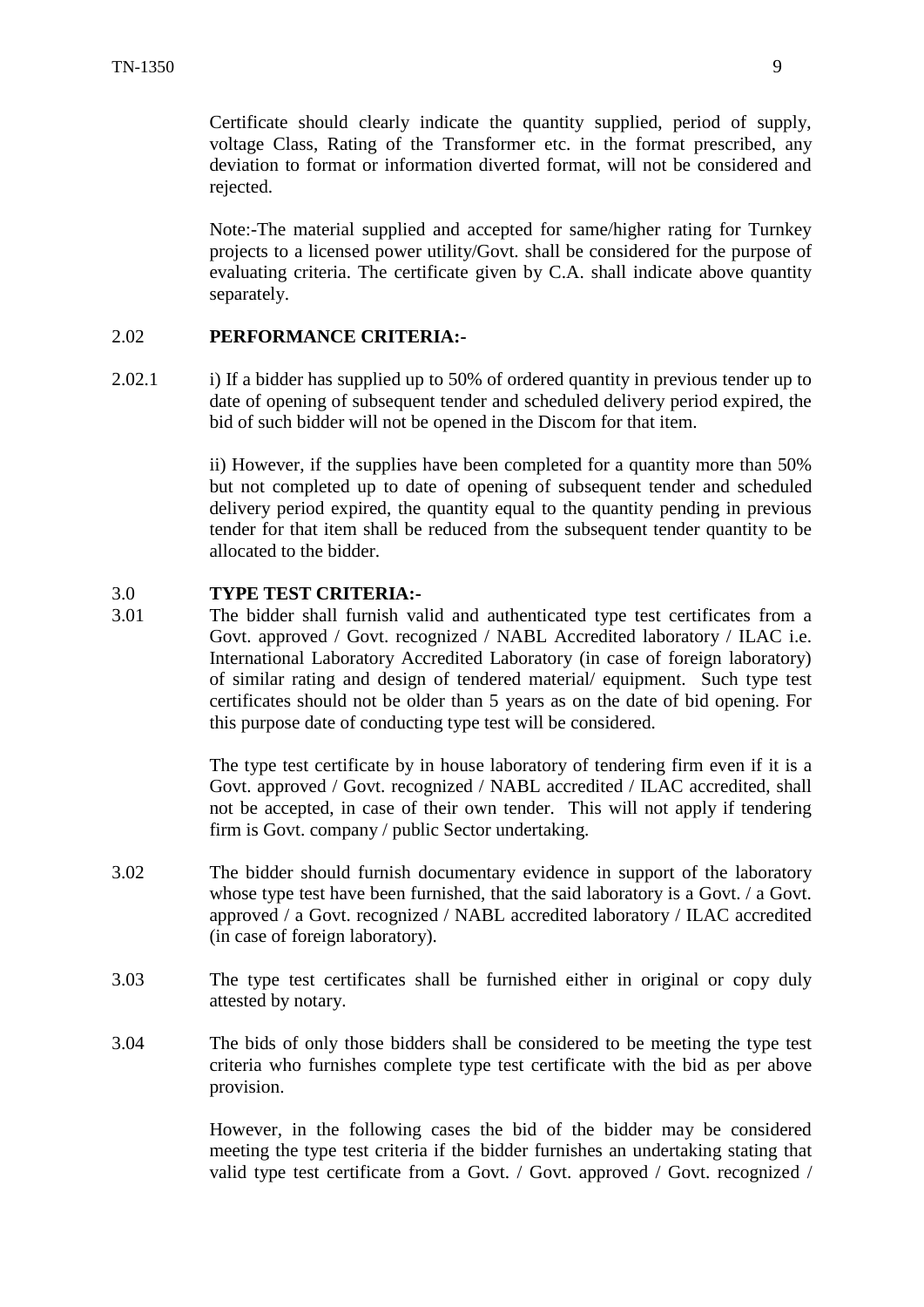NABL accredited / ILAC accredited laboratory shall be furnished from first lot (without asking any delivery extension) along with bank guarantee with the technical bid from a Nationalized / Scheduled Bank in prescribed proforma at Schedule-III C or DD/ Pay Order amounting to Rs.5 Lac / Rs.1.5 Lac / Rs.0.5 Lac in case where the value of the purchase (corresponding to tendered quantity) under consideration is more than 1.5 Crore / up to 1.5 Crore/ Upton 0.5 Crore respectively. The initial validity of Bank Guarantee shall be nine months with claim period of three months in addition.

- i) A new Rajasthan based unit who does not possess valid type tests reports subject to technically competent.
- ii) Where one or more type tests) is/ are older than 5 years.
- iii) Where new type tests have been added in the specification.
- iv) Where some changes in respect of type test procedure of existing type tests have been introduced in the relevant standard.
- v) Where a new item is being purchased by Nigam for the first time.
- vi) The Rajasthan & outside Rajasthan firm who does not possess valid type tests certificates, if type test reports of higher rating are furnished.

#### **4.0 POOR RECORD OF PERFORMANCE AND DELIVERY :**

The bidder who have been black listed in any of the state Discom or with whom business relations have been severed in Jodhpur Discom shall not be considered. Severment of business relations will be done in case of following circumstances for the period and with the recovery mentioned against each:

| i) When vendor does not accept                                          | Forfeiture of EMD/cancellation of vendor                                             |
|-------------------------------------------------------------------------|--------------------------------------------------------------------------------------|
| order awarded on its accepted price                                     | registration to recover amount of EMD along with                                     |
|                                                                         | and terms and conditions or does not severnent of business relations for three years |
| comply with contractual formalities.   from the date of issue of order. |                                                                                      |
|                                                                         | ii) When vendor complies with Levy of maximum recovery on account of delay in        |
| contractual formalities but does not                                    | delivery along with severment of relations for a                                     |
| commence supplies.                                                      | period of 2 years from the date of issue of order or                                 |
|                                                                         | in next two bids whichever is later along with                                       |
|                                                                         | forfeiture of EMD / cancellation of vendor                                           |
|                                                                         | registration.                                                                        |

#### **5.0 (A) Black listing of a firm:**

After having given Show Cause Notice of 30 days, and having established & cogent reasons for blacklisting of the firm as given below, the firm should immediately be blacklisted for a period of 5 years indicating reasons of doing so, in the letter itself, and a copy of such blacklisting should be given to the firm, with the approval of CLPC:-

(i) There are sufficient and strong reasons to believe that the supplier or his employee has been guilty of malpractices such as manhandling/misbehavior with Government official by supplier or his partner/employee, bribery, corruption or abatement of such a offence in a position where he could corrupt Nigam's official, fraud, vitiating fair tender process including substitution of or interpolation in tender, mis-representation, pilfer-aging or unauthorized use or disposal of Nigam's material issued for specific work etc.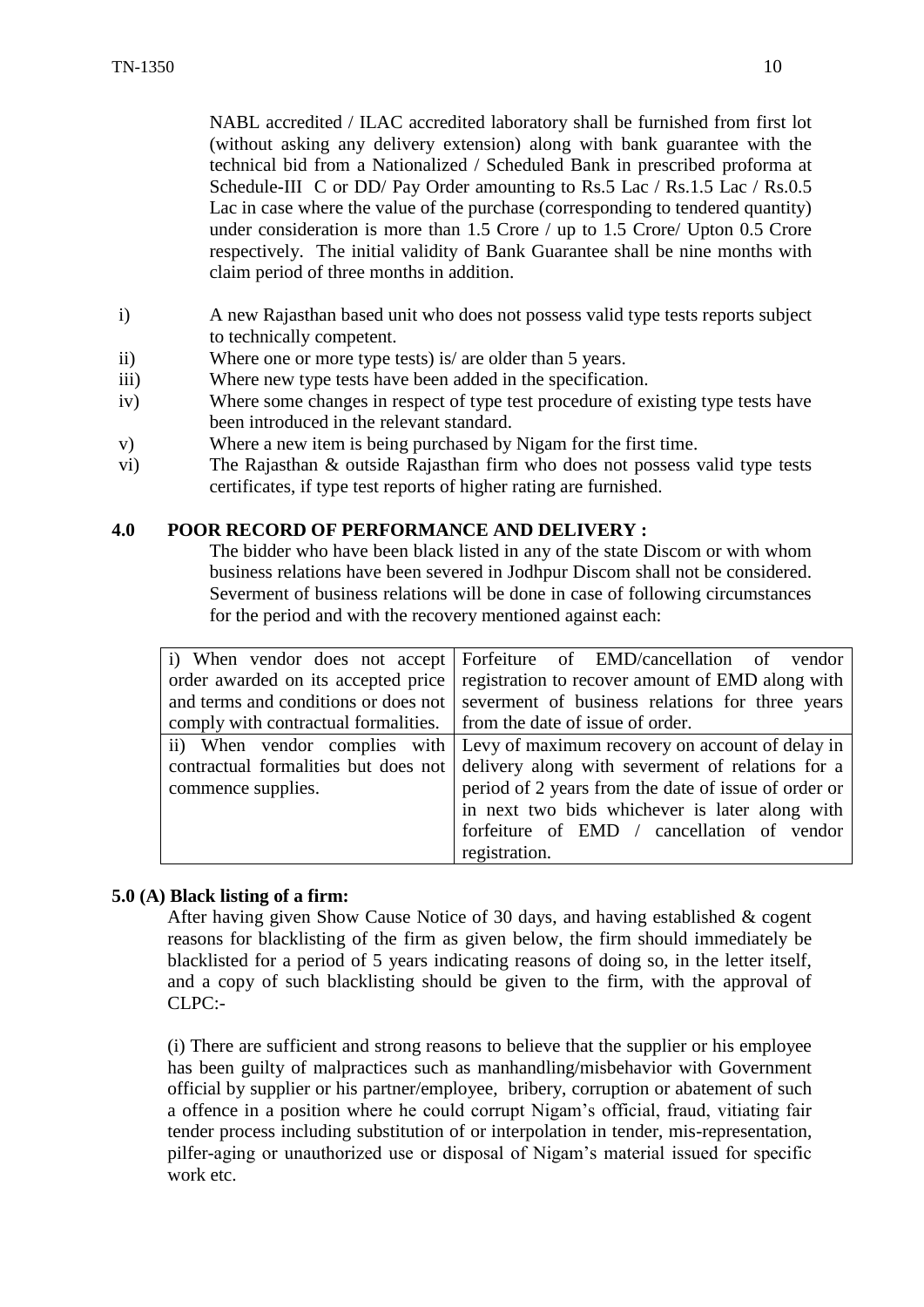(ii) Where a supplier or his partner or his representative has been convicted by a court of Law for offences involving moral turpitude in relation to the business dealing or where security considerations including suspected disloyalty to the Nigam/state so warrant the blacklisting.

(iii) If the State Bureau of Investigation or any other authorized investigating agency recommends for blacklisting after completing the investigation.

Note: - 1 If a supplier after having tendered for a supply or after negotiations gives application voluntarily vitiating the fair tendering process, it shall also tantamount to malpractice.

Note:-2 A register containing the reasons for blacklisting the supplier as also the names of all the partner of the suppliers and the allied concerns coming within the effective influence of the blacklisted supplier will be maintained.

Note: - 3 A register of black listed supplier will be maintained which will not only include suppliers enlisted with the Enlisting Authority but also black listed suppliers in Nigam.

Note :-4 A Black listed supplier (i) shall not be entitled for registration in any of the Discom (ii) shall not be awarded any supply order in future in any Discom during the notified period.(iii) his registration if any shall stand cancelled immediately and his registration security /EMD/S.D. shall stand forfeited. (iv) In case of blacklisting of the firm by any one of Discom for the cogent prescribed reason(s) as stipulated above, the same shall be applicable to all the three Discoms and as a consequence of blacklisting, all the pending orders to that firm, will be cancelled in all three (3) Discoms with immediate effect. However in respect of completed/executed contract G.P. obligations as well as other liabilities shall be fulfilled by the supplier.

**(B) Severment of Business relation:**

(a) After having given Show Cause Notice of 30 days, and having established  $\&$ cogent reasons for Severment of business relation as given below, the firm should immediately be severed the business relations for a period of 2 to 3 years indicating reasons of doing so, in the letter itself, and a copy of such severment should be given to the firm, with the approval of CLPC:-

(i) The supplier continuously refuses to pay Nigam dues without showing adequate reasons and where the purchasing authority is satisfied that no reasonable dispute attracting reference to Settlement Committee or Court of Law exists for the supplier's action of non-supply.

(ii) When vendor does not accept LOI/detailed purchase order awarded on its accepted prices and terms & conditions or does not comply with the contractual formalities.

(iii) When vendor/supplier who otherwise completed contractual formalities but does not commence supplies on the date of opening of technical bid of the fresh tender/completion of schedule delivery period whichever is later.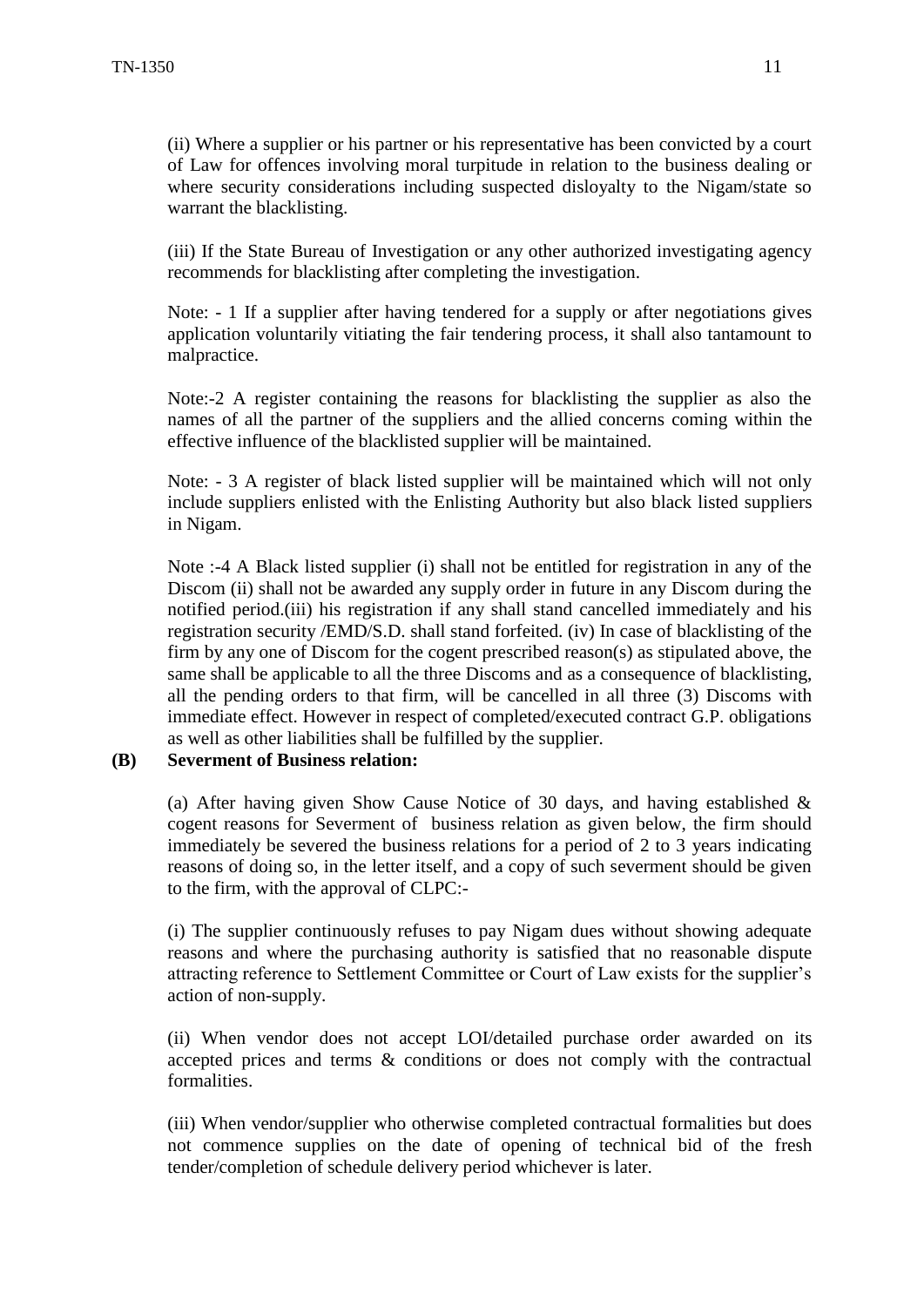**Note-1**-In case supplier does not deposit outstanding dues towards Nigam, even after completion of severment period, the period of severment will continue.

**2.** Severment done purely/ mainly on account of non-deposition of dues against the supplier/vendor/contractor could be lifted by CLPC, if the dues are deposited prior to the expiry of such severment period.

3. Severment done by one Discom for non-supply of material and /or corresponding non-recovery of dues will not be effective in other Discoms except in respect of common purchase cases of three Discom.

4.On severment of business, the EMD/SD/vendor registration security will be forfeited.

5. The orders in execution satisfactorily will not be cancelled other than the order on which severment have been done.

#### **(C) DEBARMENT**

Reasons on which Debarment can be made:-

(i) The competent authority may debar the supplier on account of his performance or other disabilities, if it is no longer considered fit to remain under vendor registration as per his obligation under vendor registration.

(ii) If at any subsequent stage of inspection of firms after award of contract, it is found that firm does not have sufficient tech. staff or required/necessary technical equipments, the purchasing authority can debar the firm for one year or next tenders whichever is later. The debarment will be lifted only on re-inspection of firm's works; the defects noticed earlier are fully rectified to the satisfaction of Nigam**.** 

(iii) When contract agreement executed and supplies commenced but could supply only up to 50% of ordered quantity and scheduled delivery period expired, then the firm can be debarred for one year or next tender whichever is later in that Discom only for that particular item/rating/ capacity/size etc.

(iv) The suppliers who have been awarded contract for supply of material is not adhering to the periodic delivery schedule, the contract awarding authority reserve the right to terminate the contract and may debar the firm in participating in tender for a period of 2 to 3 years.

Note:-1. On debarment, the EMD/ SD/Vendor Registration security shall be forfeited.

Note:-. 2. If the firm is debarred in one Discom for any reasons then the same should not be applicable in other Discom subject to exception that in case of common Discoms purchases such debarment of a firm would be applicable to all three Discoms for that particular item and rating/capacity/size etc.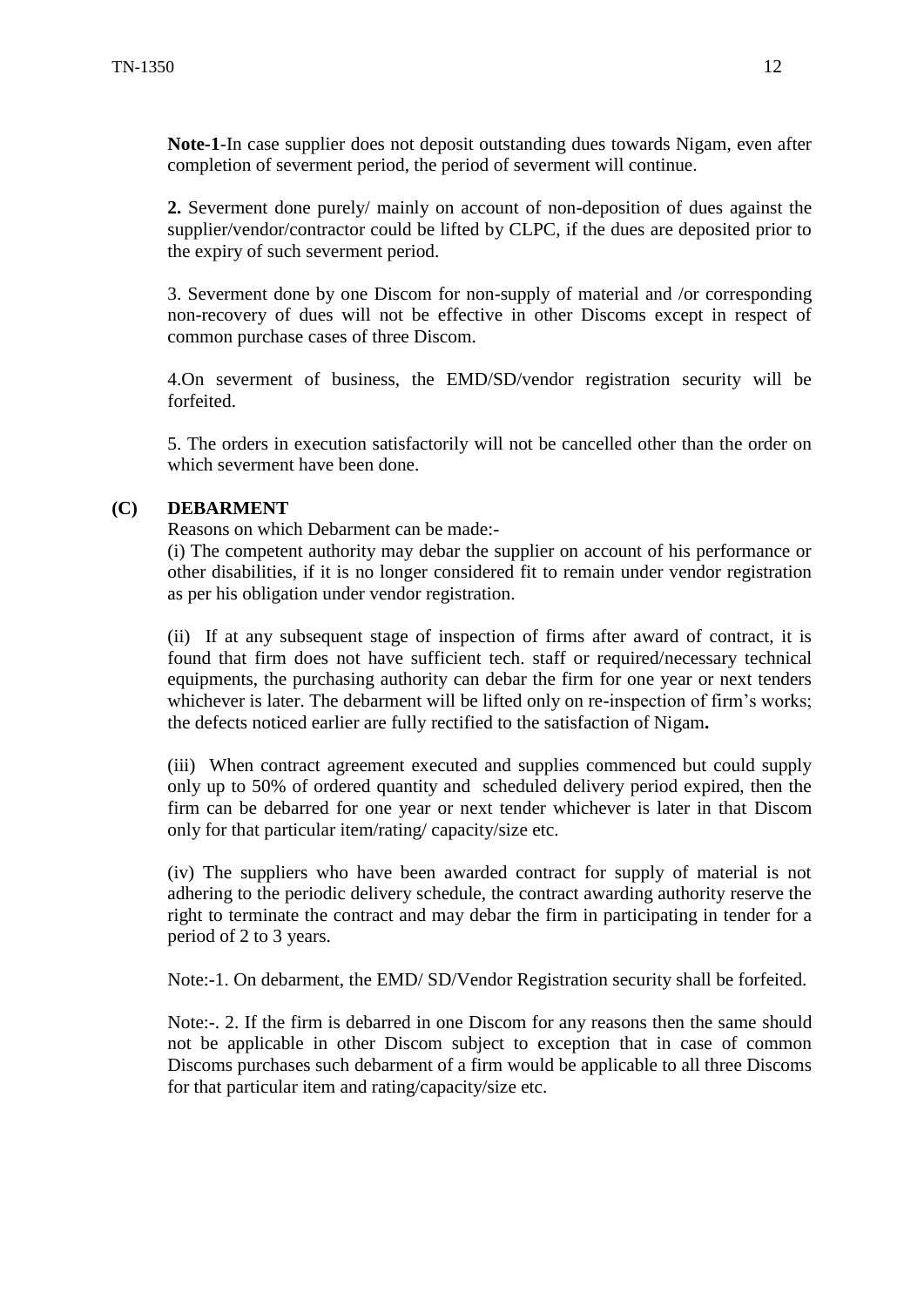#### **6.0 APPEALS AND APPLICATIONS:-**

Appeal against the order of blacklisting, severment and debarment can be filed before BOD within a period of 3 months from the date of intimation. The letter of appeal will be addressed to the order placing authority. Who will process the case for placing the matter in B.O.D. with in a period 60 days. The BOD may reduce or waive the penalty, if sufficient reasons/supporting documents are furnished by the supplier.

# **GENERAL CONDITIONS : - (ALL CONDITIONS BE DULY SIGNED & SEALED)**

- I) The bidder shall clearly indicate the deviations such as `Technical Deviation & Commercial Deviations' in the prescribed proforma only. The deviations indicated elsewhere in the bid shall not be accepted.
- II) The bidder must clearly fill up each and every particular of guaranteed technical particulars annexed with Technical Specifications otherwise he will be responsible for Technical Non-responsiveness.
- III) All documents required in the prescribed format are to be furnished along with the bid itself only except an attested copy of BIS license (wherever it is required), failing which the bid will be summarily rejected.
- IV) However, a copy of BIS License may be submitted by the bidder up to the official working hours of one working day prior to the schedule / notified date of opening of price bid.

\_\_\_\_\_\_\_\_\_\_\_\_\_\_\_\_\_\_\_\_\_\_\_\_\_\_\_\_\_\_\_\_\_\_\_\_\_\_\_\_\_\_\_\_\_\_\_\_\_\_\_\_\_\_\_\_\_\_\_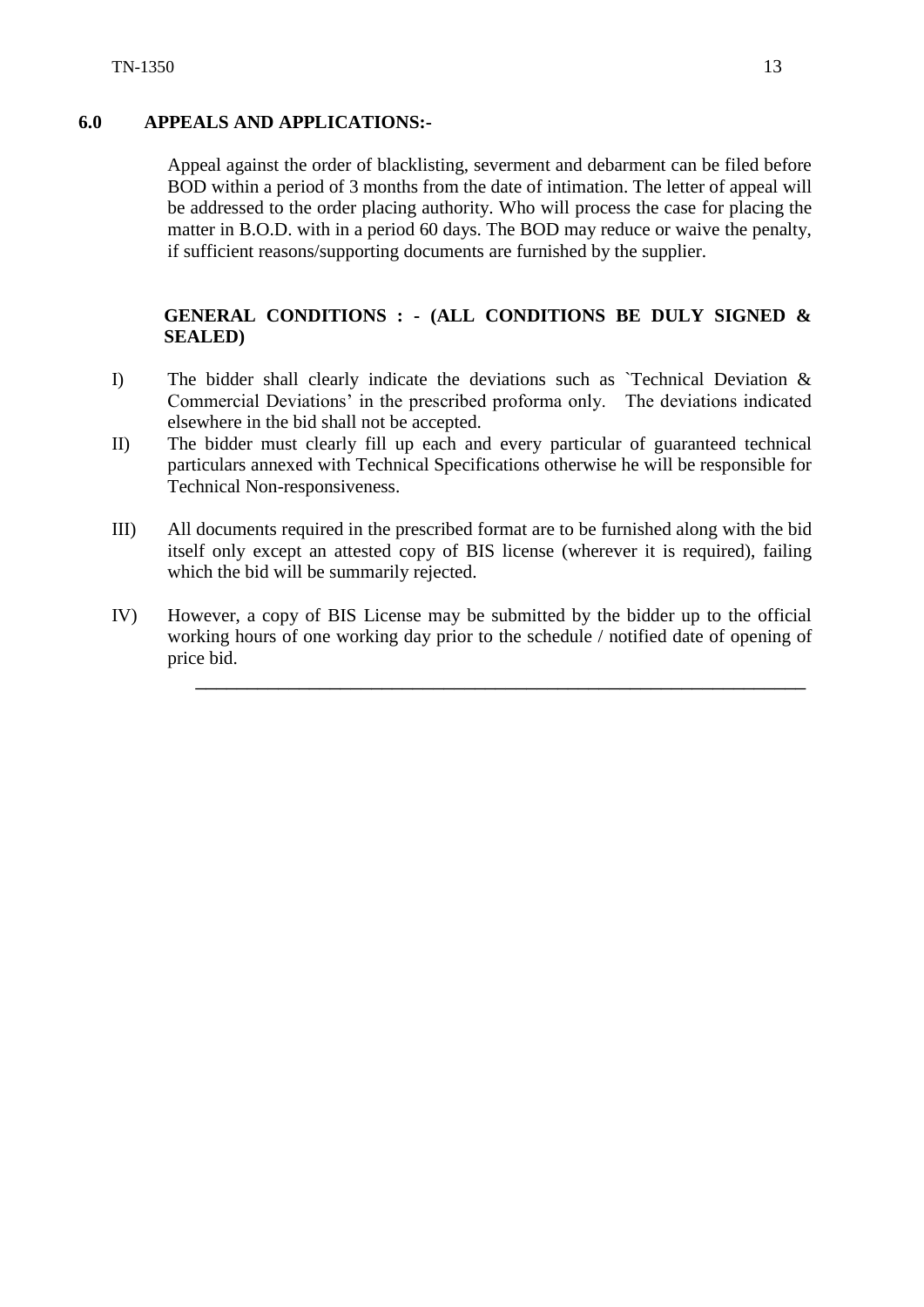## **SCHEDULE-IV-A**

#### **Must be filled-in by the tenderer and attach with technical bid (Part-I)**

To,

The Superintending Engineer (MM&C), Jodhpur Vidyut Vitran Nigam Limited, JODHPUR.

Dear Sir,

With reference to your invitation to tender against specification No. JdVVNL/SE/MM&C/TN-1350 we agree to supply the following quantity:-

| S.<br>N  | Particulars of item                           | Tender<br>ed          | Qty.<br>Offere | Justification of<br>quantity offered as | Status of<br><b>Type Test</b> |
|----------|-----------------------------------------------|-----------------------|----------------|-----------------------------------------|-------------------------------|
| $\Omega$ |                                               | Quantit               | d              | per Qualifying                          | Certificates.                 |
|          |                                               |                       |                | Requirement.                            |                               |
|          | ำ                                             |                       | 4              |                                         | 6                             |
| 1.       | <b>INSULATED RUBBER</b><br><b>HAND GLOVES</b> | 16940<br><b>Pairs</b> |                |                                         |                               |

- 1. The offer is valid for a period of 120 days from the date of opening of this tender.
- 2. The prices are firm in all respect.
- 3. It is noted that the quantities as mentioned in the specification are approximate and we agree to supply any quantity as per your order.
- 4. The delivery shall strictly be in accordance with delivery clause. In case we fail to deliver the material, we are liable to pay recovery for delay in delivery as per clause No. 1.24 of this Section-II of this specification. The material shall conform to your specification No. . **JdVVNL/SE/MM&C/**TN-**1350**  and as per relevant ISS in all respect.
- 5. We confirm that we agree to all the terms & conditions as well as the technical stipulations of your specification No. JdVVNL/**SE/MM&C/**/TN**-1350** and there are no deviations other than as specified in the **Schedule VI (A&B).**

Signature of tenderer With stamp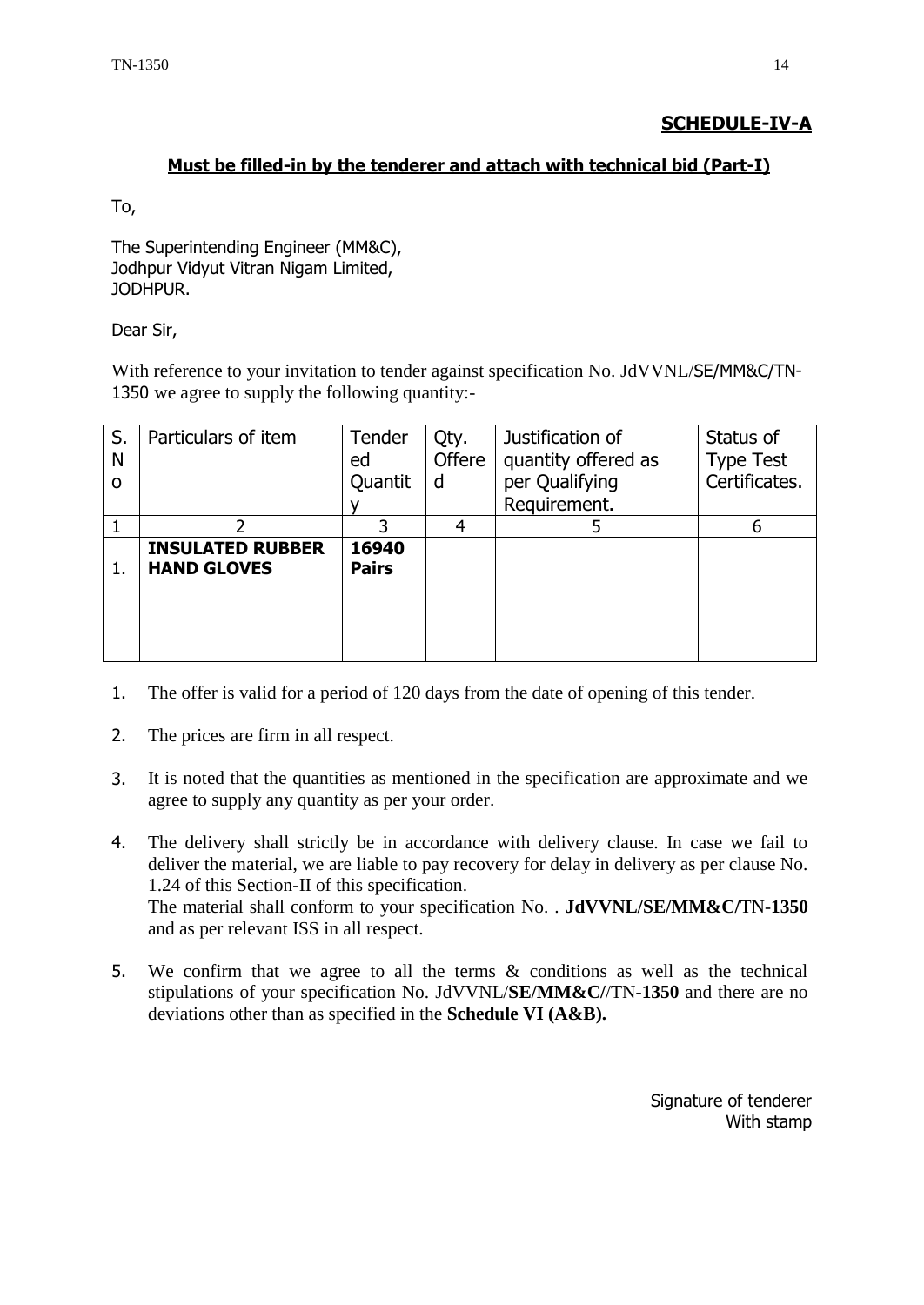## **SCHEDULE-V**

# **GUARANTEED TECHNICAL AND OTHER PARTICULARS OF INSULATED RUBBER HAND GLOVES UNDER TN-1350**

| S.<br>No.       | <b>PARTICULARS</b>                                                   | TO BE FILLED BY THE BIDDER |
|-----------------|----------------------------------------------------------------------|----------------------------|
| $\mathbf{1}$    | Name and address of the manufacturer.                                |                            |
| $\frac{2}{3}$ . | <b>GST Registration No.</b>                                          |                            |
|                 | Manufacturer Type designation                                        |                            |
| 4.              | Rated potential (rms)                                                |                            |
| 5.              | Minimum average thickness in mm                                      |                            |
| 6.              | Test potential                                                       |                            |
| 7.              | Maximum leakage current (r.m.s.) in mA                               |                            |
| 8.              | Standard<br>this<br>specification to which<br>material shall conform |                            |
| 9.              | Whether material bears ISI certification<br>mark                     |                            |
| 10.             | S. No. of ISI license and its validity                               |                            |
| 11.             | Any other information                                                |                            |

Signature of the Bidder Name\_\_\_\_\_\_\_\_\_\_\_\_\_\_

Designation\_\_\_\_\_\_\_\_\_\_\_\_\_\_\_\_\_

Common authorized seal of bidder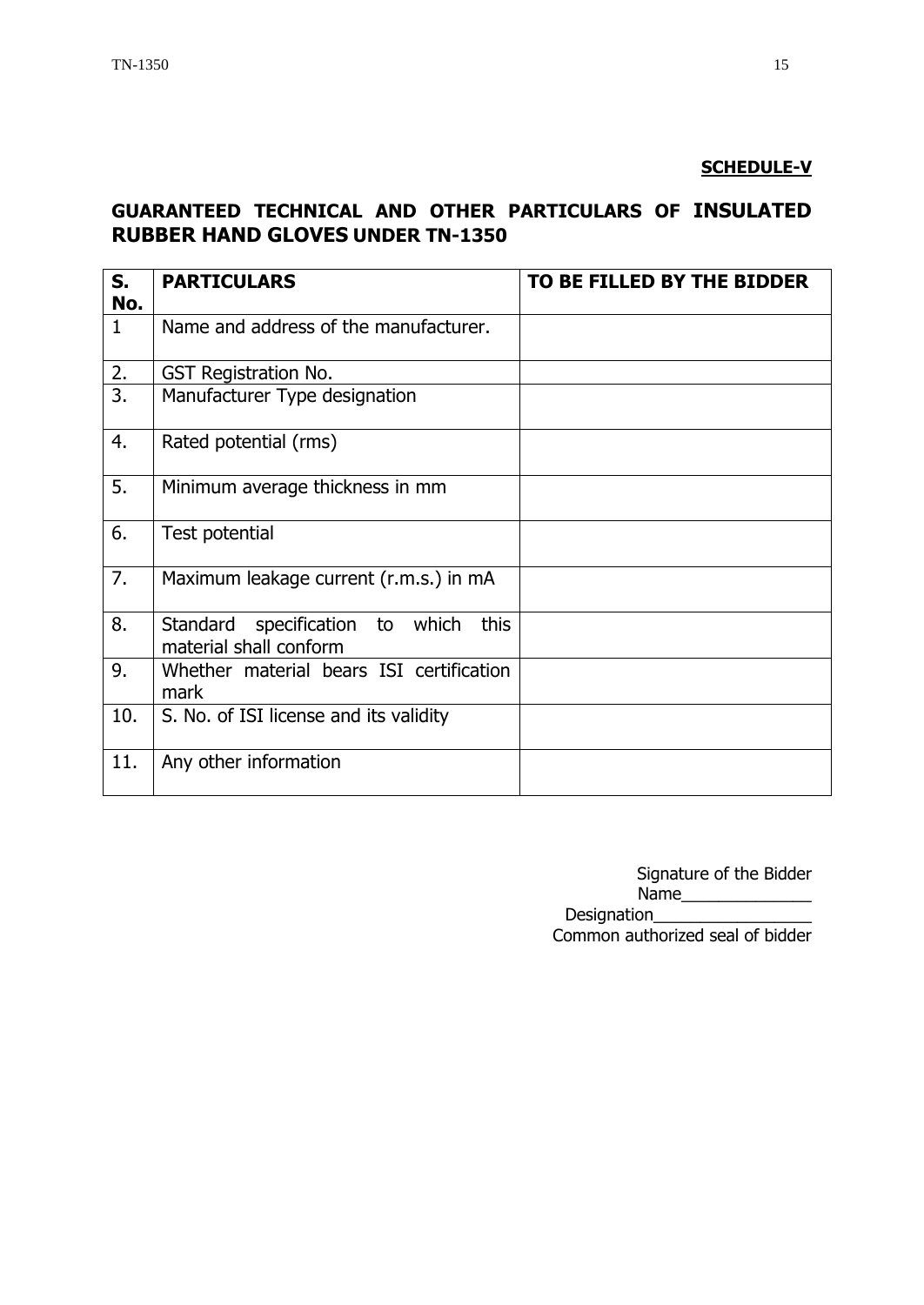**Schedule – VI (A)**

## **JODHPUR VIDYUT VITRAN NIGAM LIMITED**

# **A Govt. of Rajasthan Undertaking DEPARTURE/DEVIATION FROM TECHNICAL SPECIFICATION**

The bidder shall state under this schedule the departure from the Purchaser's specification in respect of technical is as under:-

S.No. Main Deviations from Technical Specification.

Certified that we agree to all the technical specification of the NIT except for the deviation to the extent indicated above.

> **(Signature)** Name & Designation with seal of the bidder.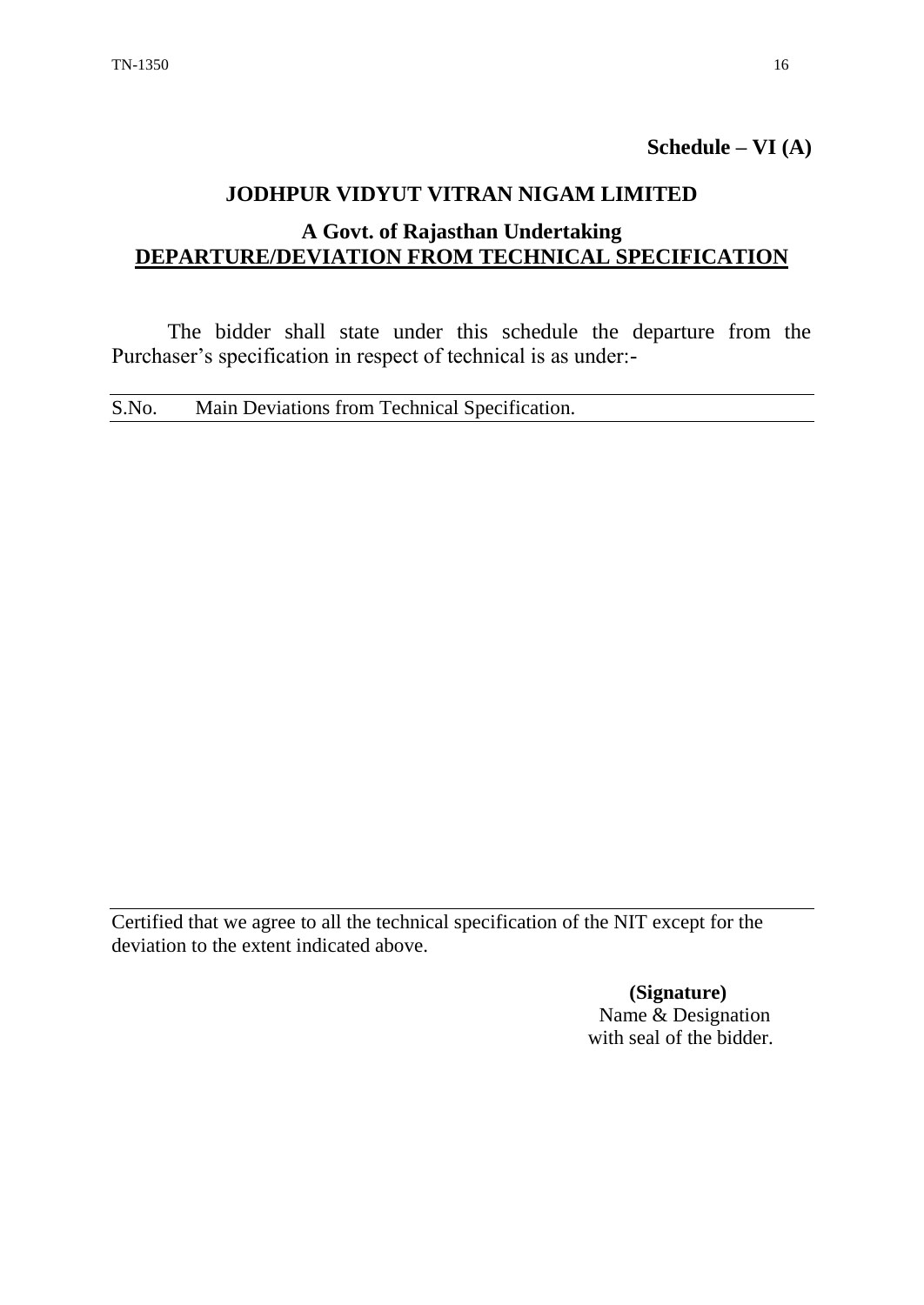**Schedule – VI (B)**

## **JODHPUR VIDYUT VITRAN NIGAM LIMITED**

## **A Govt. of Rajasthan Undertaking DEPARTURE FROM COMMERCIAL TERMS & CONDITIONS OF THE SPECIFICATION**

The bidder shall state under this schedule the departure from the Purchaser's specification in respect of Commercial terms & conditions:-

S.No. Main Deviations from Specification.

Certified that we agree to all the commercial terms & conditions as laid down in General Conditions of Contract to the specification except for the deviation to the extent indicated above.

> **(Signature)** Name & Designation with seal of the bidder.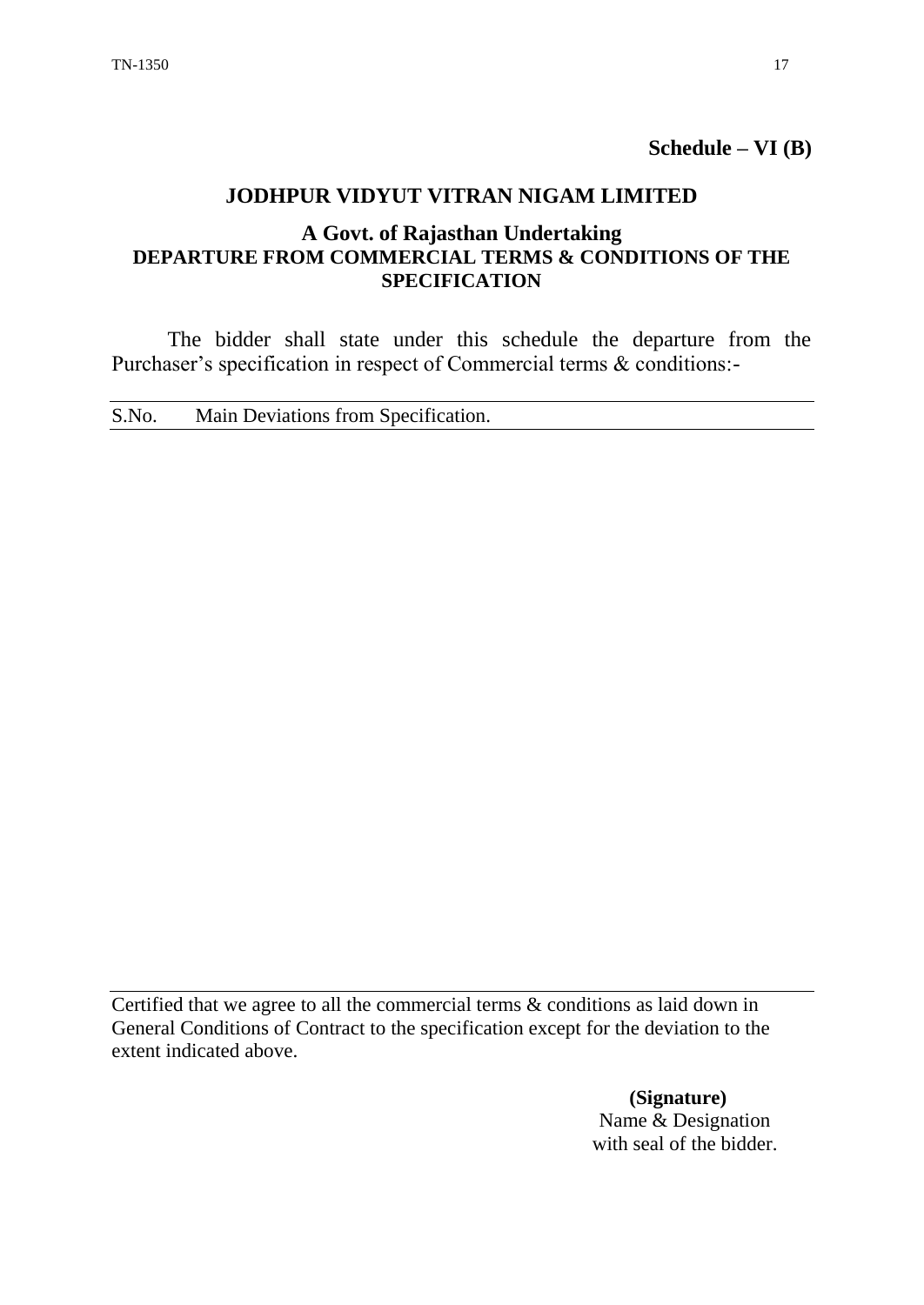#### **Schedule – VII**

## **JODHPUR VIDYUT VITRAN NIGAM LIMITED**

#### **A Govt. of Rajasthan Undertaking**

#### **LIST OF PAST SUPPLIES**

The bidder shall state under this schedule whether material and equipments, similar to those offered in the tender have been previously supplied by him. A list shall be given of such orders executed by him together with information regarding the names of purchasing organizations, quantities supplied and when the supplies were effected. This list should be in form given below:-

| S.No. Detailed particulars Qty in<br>of items supplied Nos. | & Date | Order No. Name & details<br>of purchasing authority Completion | Date of |
|-------------------------------------------------------------|--------|----------------------------------------------------------------|---------|
|                                                             |        |                                                                |         |

| If executed partially<br>whether still<br>to be mentioned<br>to be executed<br>(Qty. in Nos.) |  | <b>Delivery</b><br>stipulated in<br>order | <b>Remarks</b> |
|-----------------------------------------------------------------------------------------------|--|-------------------------------------------|----------------|
|                                                                                               |  |                                           | 10             |

**Note:** Separate schedules are to be furnished by the bidder for past supply to the JVVNL/AVVNL/JdVVNL, other State Electricity Boards and other Departments /Organisations.

> (Signature) Name & Designation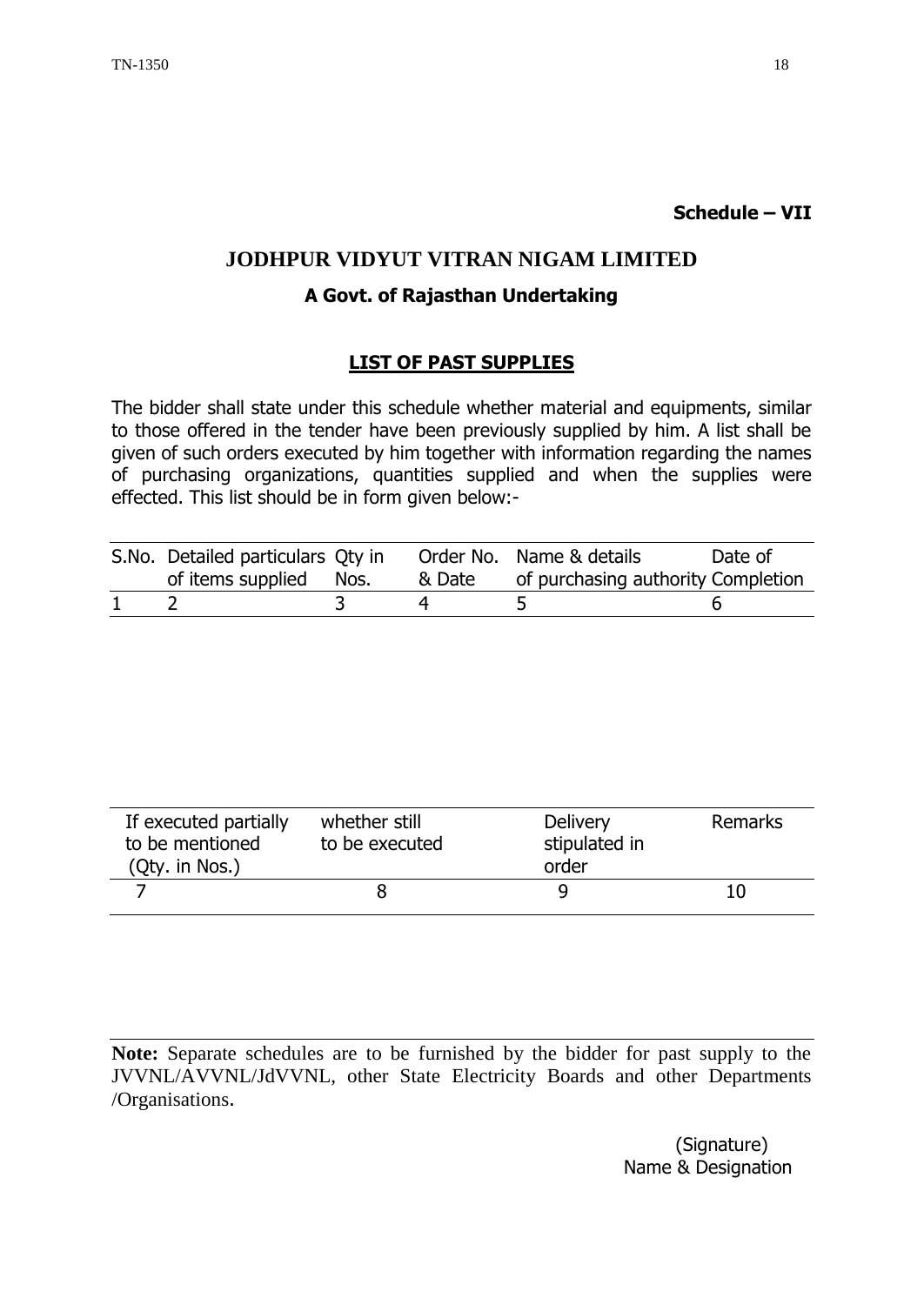#### **SCHEDULE-VIIA**

# **TO WHOMSOEVER IT MAY CONCERN**

This is to certify that  $M/s$  have designed, manufactured/ fabricated ,tested and supplied similar item/higher rating of tendered material /equipments in last three financial years from the date of opening of Techno-Commercial bid to the Utilities/ Discoms/ Government Department, as detailed out below:

| S.N      | Financial | Detailed | Name and       | Order No. | Unit |          | Ordered |            | <b>Actual supplied</b> | Remark |
|----------|-----------|----------|----------------|-----------|------|----------|---------|------------|------------------------|--------|
| $\Omega$ | year in   | Particul | particulars of | & date    |      |          |         | during the |                        | S      |
|          | which     | ars of   | purchasing     | against   |      |          |         |            | <b>Financial Year</b>  |        |
|          | material  | item(s)  | authority      | which     |      | Quantity | Value   | Quantity   | Value                  |        |
|          | supplied  | supplied |                | item(s)   |      |          | (Rs)    |            | (Rs)                   |        |
|          |           |          |                | supplied  |      |          |         |            |                        |        |
|          | 2         | 3        |                |           | 6    | ⇁        | 8       | Q          | 10                     | 11     |
|          |           |          |                |           |      |          |         |            |                        |        |
|          |           |          |                |           |      |          |         |            |                        |        |
|          |           |          |                |           |      |          |         |            |                        |        |

Name & Designation Name : With Seal of the Bidder Address: Date  $\Box$ 

Signature , Signature and seal of C.A

Place\_\_\_\_\_\_\_\_\_\_\_\_\_ Membership No

The above particulars are true and correct based on explanations, records and books of accounts produced before us. Further the above certificate issued on the request of the company

**CA Firm (\_\_\_\_\_\_\_\_\_\_\_\_\_\_\_\_\_\_\_\_)**

**Note:- The C.A. certificate must be signed by the bidder and C.A. firm. The details i.e. address of C.A. & membership No. shall clearly be mentioned on C.A. certificate. In case C.A. certificate is not signed by the bidder/furnished without membership No. & address of C.A. then same may not be considered for which responsibility rests with the bidder.** 

**TN-1350**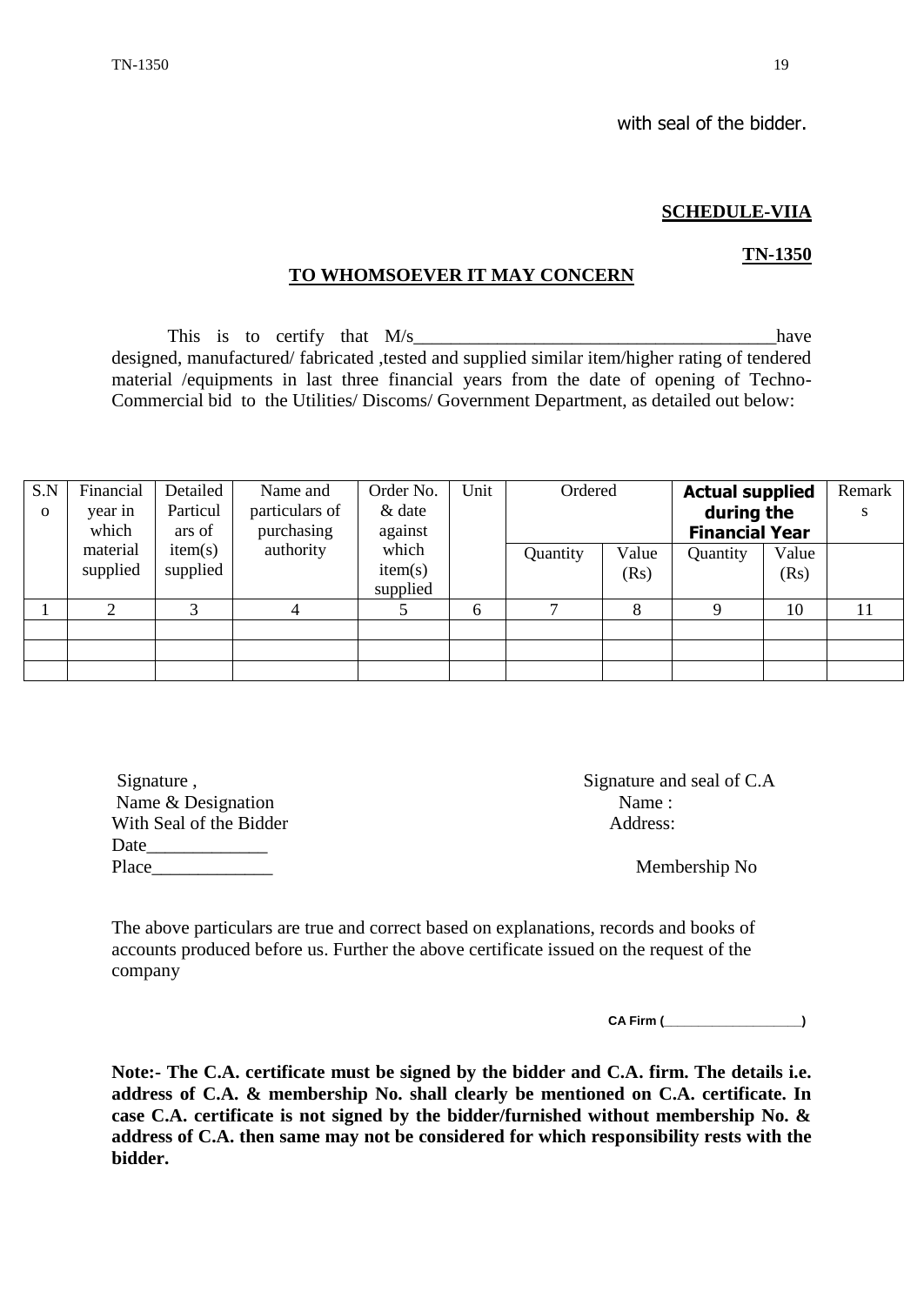# **SCHEDULE-VIII**

# **JODHPUR VIDYUT VITRAN NIGAM LIMITED**

# **DELIVERY SCHEDULE**

# PART-A

The delivery schedule of the material by the Purchaser is as mentioned hereunder:-

| S.No. | Particular of material              | <b>Delivery</b>                                                                                                                                              |
|-------|-------------------------------------|--------------------------------------------------------------------------------------------------------------------------------------------------------------|
|       | <b>INSULATED RUBBER HAND GLOVES</b> | Commencement period<br>shall be 30 days from the<br>date of receipt of purchase<br>order and entire supply<br>shall be completed in two<br>month thereafter. |

# PART-B

In case bidder deviates from the delivery schedule mentioned by the purchaser in Part-A then the delivery schedule of the material by the bidder shall be indicated/mentioned as under:-

| S.No.   Particular of material    |               |             | Commencement<br>delivery | and | monthly |
|-----------------------------------|---------------|-------------|--------------------------|-----|---------|
| <b>INSULATED</b><br><b>GLOVES</b> | <b>RUBBER</b> | <b>HAND</b> |                          |     |         |

(i) During the commencement period the contractual formalities shall be got completed.

> **Signature** Name & Designation With seal of the bidder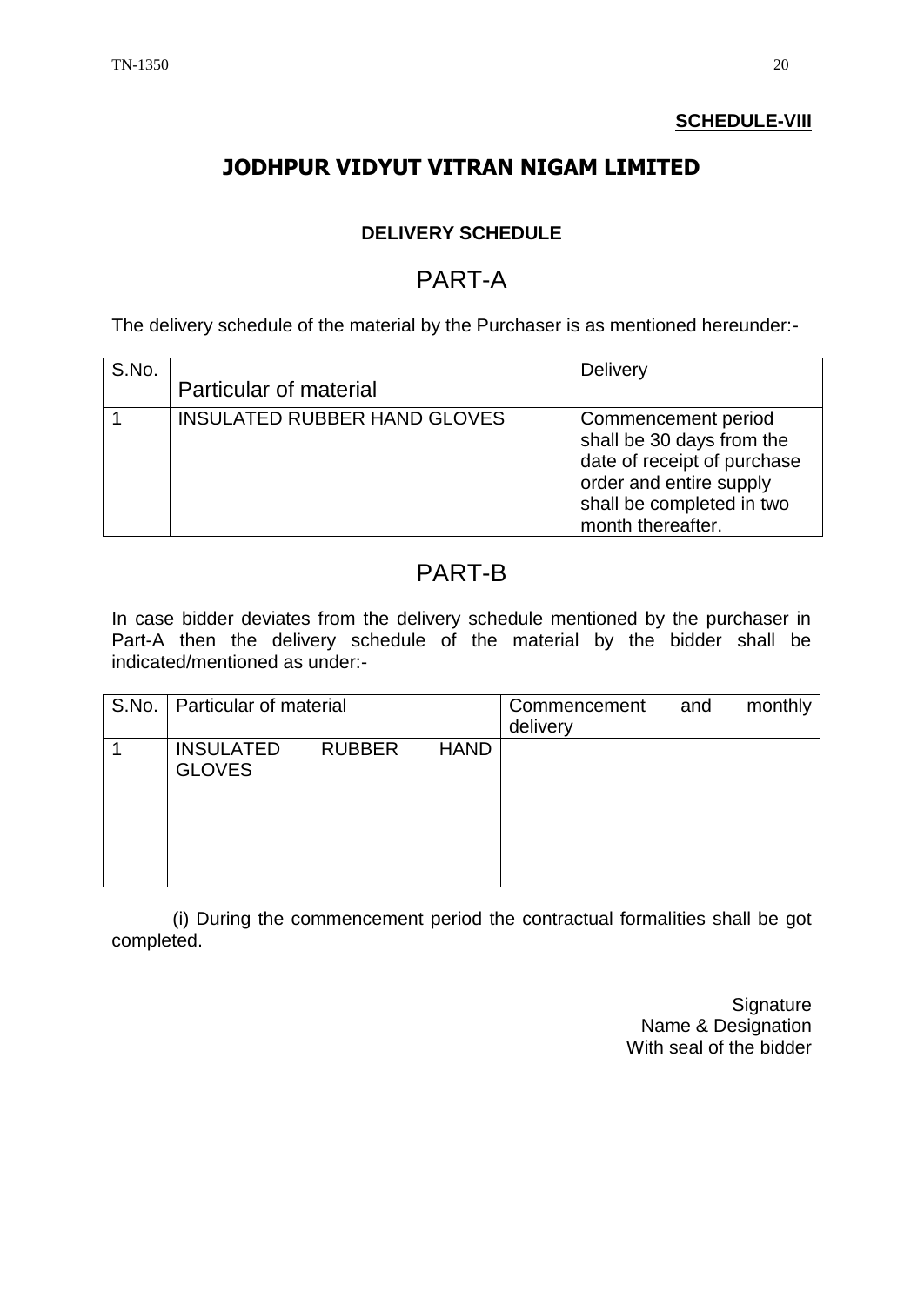### **Schedule – IX**

# **JODHPUR VIDYUT VITRAN NIGAM LIMITED A Govt. of Rajasthan Undertaking**

List of Equipments and Technical Hands Available with the Firm

(To be filled in by the bidders & enclosed with the bid)

Manufacturers and / or their authorized agents who are quoting against this bid are requested to furnish the following information along-with the bid. The Purchaser will have the discretion to ignore the bid without the under noted particulars and/or ignore the bid particulars.

- 1. Name and Address of Manufacturer.
- 2. Place where works exist.
- 3. Details of machinery particularly with B.H.P. of each item installed.
- 4. Details of staff employed in the works.
- 5. Date when started the manufacturing of item under reference.
- 6. List of items manufactured.
- 7. Literature and drawings of items manufactured showing their description, size, design and other important technical particulars.
- 8. Details of order so far, executed along with the names of organization to whom supplied.
- 9. Manufacturing capacity.
- 10.Is the workshop open for inspection by the representative of the board, if required?
- 11.Statement of financial resources and Banking Reference alongwith Balance-Sheet for previous two years.
- 12.Testing facilities available for the manufactured articles in the testing laboratory of works.
- 13.Whether the Firm is a small/medium/large scale industry.
- 14.Registration No. with :
	- i. Small Scale, National/State.
	- ii. DGTD
	- iii. State Industries Department.

 (Signature) Name & Designation with seal of the bidder.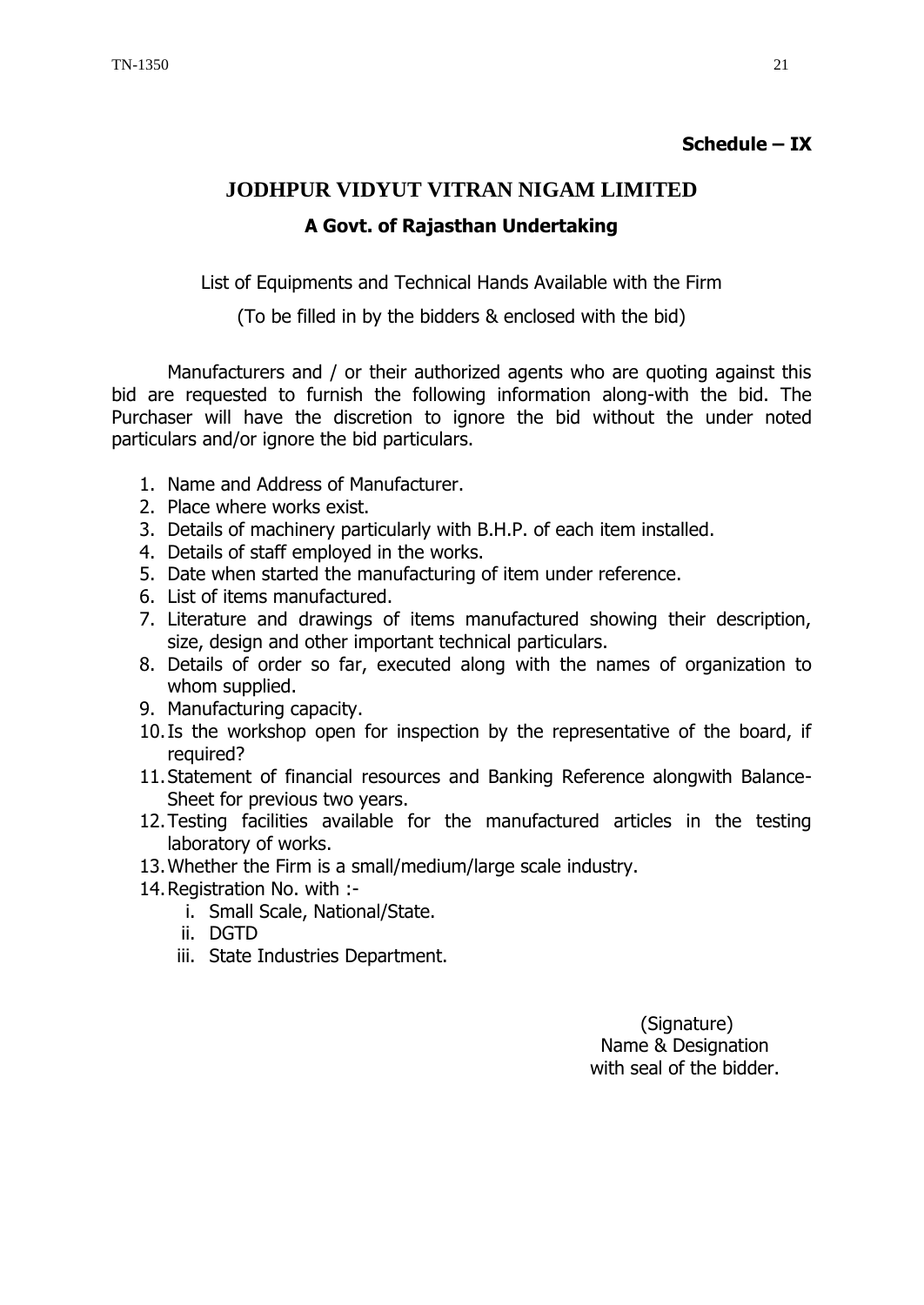

**Schedule – X**

#### **GENERAL PARTICULARS ABOUT THE TENDER IN BRIEF**

#### **JODHPUR VIDYUT VITARAN NIGAM LIMITED OFFICE OF THE SUPERINTENDING ENGINEER (MM&C) NEW POWER HOUSE, INDUSTRIAL AREA, JODHPUR –342 003**

TELEPHONE: 0291-2651376 FAX: 0291-2746539

#### **BID DOCUMENT FOR PURCHASE OF INSULATED RUBBER HAND GLOVES AGAINST TN-1350**

| LAST DATE AND TIME FOR :<br><b>SUBMISSION OF</b><br><b>ELECTRONIC BID</b> |                                          | 02.08.2017 (Upto 12:00 PM)                                                                                                   |  |
|---------------------------------------------------------------------------|------------------------------------------|------------------------------------------------------------------------------------------------------------------------------|--|
| DATE AND TIME OF<br><b>OPENING OF TECHNICAL</b><br><b>BID</b>             | $\mathcal{O}(\mathcal{O}_\mathcal{O})$ . | 02.08.2017 AT 3.00 PM                                                                                                        |  |
| <b>OPENING OF PRICE BID</b>                                               | $\mathcal{F}(\mathcal{A})$               | TO BE INTIMATED SEPERATELY<br>TO THE QUALIFIED BIDDERS                                                                       |  |
| EARNEST MONEY TO BE<br><b>DEPOSITED</b>                                   |                                          | : RS. 1,00,000.00 (RS. ONE LAC ONLY)<br>OR EXEMPTION CERTIFICATE OR VENDER<br>REGISTRATION OF CLASS "E" CATEGORY<br>MINIMUM. |  |
| <b>COST OF THE</b><br><b>SPECIFICATION</b>                                |                                          | RS.2,950/-(non refundable)                                                                                                   |  |
| <b>TENDER PROCESSING</b><br><b>FEE</b>                                    |                                          | RS.1,180/-(non refundable)                                                                                                   |  |
| <b>VALIDITY</b>                                                           |                                          | 120 DAYS FROM THE NEXT DATE OF<br>OPENING OF TECHNO-COMMERCIAL<br>BID.                                                       |  |
|                                                                           |                                          |                                                                                                                              |  |

## **VERY VERY IMPORTANT**

1. The bidders, in their own interest are requested to read very carefully the tender document before submitting the bid only through online on website [http://www.eproc.rajasthan.gov.in/nicgep/app.](http://www.eproc.rajasthan.gov.in/nicgep/app) The bidders can download bid documents **upto 4.00 p.m.** one day **prior** to schedule date of opening of respective bid mentioned